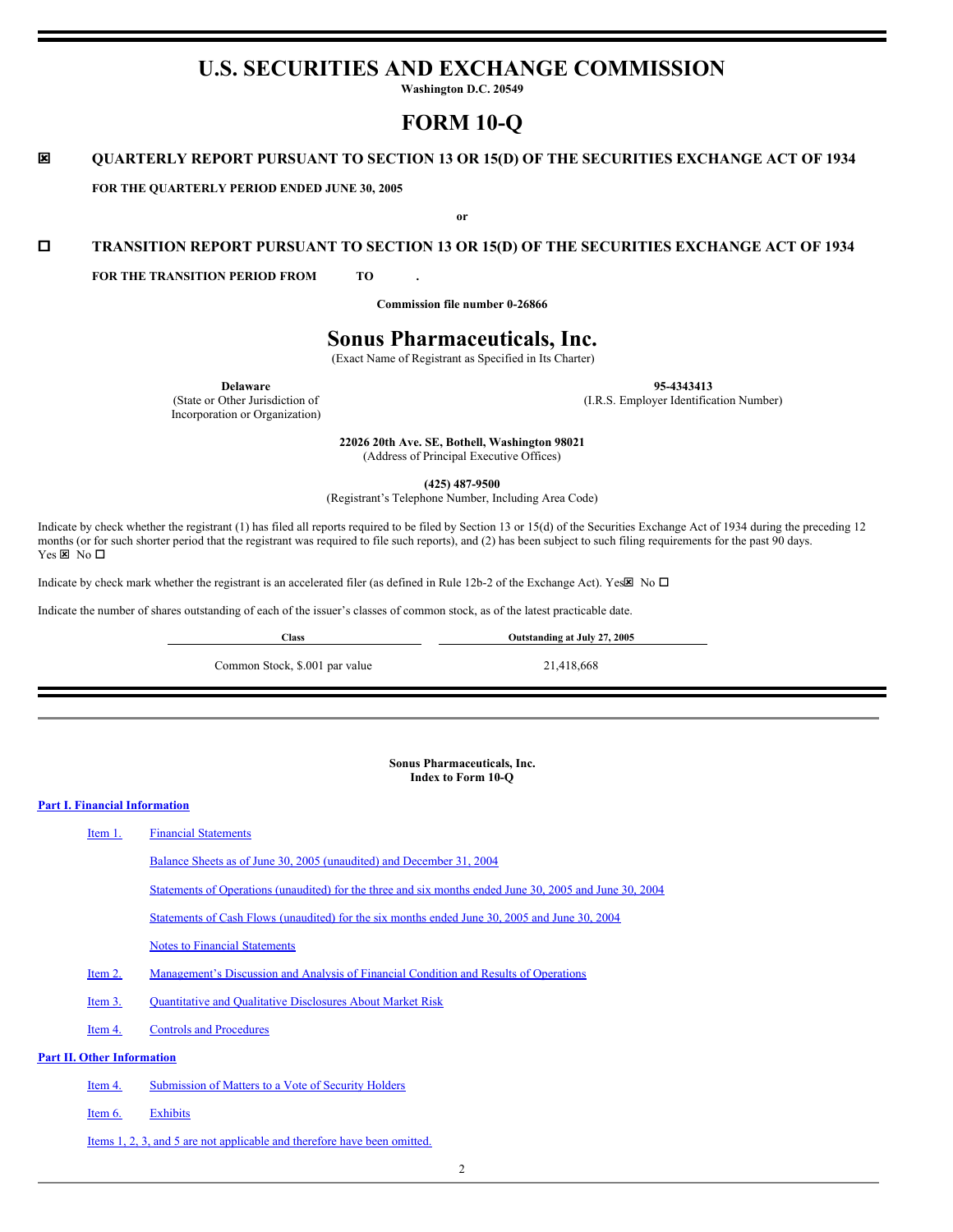# <span id="page-1-1"></span><span id="page-1-0"></span>**Item 1. Financial Statements**

# **Sonus Pharmaceuticals, Inc.**

<span id="page-1-2"></span>

|                                                                                                           | <b>June 30.</b><br>2005 |              |             | December 31,<br>2004 |
|-----------------------------------------------------------------------------------------------------------|-------------------------|--------------|-------------|----------------------|
|                                                                                                           |                         | (unaudited)  |             |                      |
| <b>Assets</b><br>Current assets:                                                                          |                         |              |             |                      |
| Cash and cash equivalents                                                                                 | $\mathbb{S}$            | 2,839,763    | $\mathbf S$ | 416,847              |
| Marketable securities                                                                                     |                         | 8,537,170    |             | 20,163,641           |
| Other current assets                                                                                      |                         | 185,588      |             | 458,826              |
|                                                                                                           |                         |              |             |                      |
| Total current assets                                                                                      |                         | 11,562,521   |             | 21,039,314           |
| Equipment, furniture and leasehold improvements, net                                                      |                         | 1,237,858    |             | 1,479,785            |
| Other assets                                                                                              |                         | 51,500       |             | 51,500               |
| <b>Total assets</b>                                                                                       | S                       | 12,851,879   | \$          | 22,570,599           |
| <b>Liabilities and Stockholders' Equity</b>                                                               |                         |              |             |                      |
| Current liabilities:                                                                                      |                         |              |             |                      |
| Accounts payable and accrued expenses                                                                     | \$                      | 2,259,493    | \$          | 3,176,709            |
| Current portion of lease obligations                                                                      |                         | 26,078       |             | 78,445               |
| Total current liabilities                                                                                 |                         | 2,285,571    |             | 3,255,154            |
| Lease obligations, less current portion                                                                   |                         | 28.809       |             | 42,172               |
| Deferred rent                                                                                             |                         | 164,076      |             | 196,092              |
| Commitments and contingencies                                                                             |                         |              |             |                      |
| Stockholders' equity:                                                                                     |                         |              |             |                      |
| Preferred stock; \$.001 par value; 5,000,000 authorized; no shares issued or outstanding                  |                         |              |             |                      |
| Common stock; \$.001 par value; 75,000,000 shares authorized; 21,418,668 and 21,352,795 shares issued and |                         |              |             |                      |
| outstanding at June 30, 2005 and December 31, 2004, respectively                                          |                         | 86, 343, 700 |             | 86,202,180           |
| Accumulated deficit                                                                                       |                         | (75,956,442) |             | (67,090,356)         |
| Accumulated other comprehensive loss                                                                      |                         | (13, 835)    |             | (34, 643)            |
| Total stockholders' equity                                                                                |                         | 10,373,423   |             | 19,077,181           |
| Total liabilities and stockholders' equity                                                                | \$                      | 12,851,879   | S           | 22,570,599           |
|                                                                                                           |                         |              |             |                      |

See accompanying notes.

3

#### <span id="page-1-3"></span>**Sonus Pharmaceuticals, Inc. Statements of Operations (Unaudited)**

|                                      | <b>Three Months</b><br>Ended June 30, |    |             | <b>Six Months</b><br>Ended June 30, |             |               |               |
|--------------------------------------|---------------------------------------|----|-------------|-------------------------------------|-------------|---------------|---------------|
|                                      | 2005                                  |    | 2004        |                                     | 2005        |               | 2004          |
| Revenue                              | \$                                    | \$ |             | -S                                  |             | \$            |               |
| Operating expenses:                  |                                       |    |             |                                     |             |               |               |
| Research and development             | 2,868,888                             |    | 2,660,226   |                                     | 5,992,313   |               | 5,228,255     |
| General and administrative           | 1,295,690                             |    | 1,156,654   |                                     | 3,038,636   |               | 2,202,804     |
| Total operating expenses             | 4,164,578                             |    | 3,816,880   |                                     | 9,030,949   |               | 7,431,059     |
| Operating loss                       | (4,164,578)                           |    | (3,816,880) |                                     | (9,030,949) |               | (7,431,059)   |
| Other income (expense):              |                                       |    |             |                                     |             |               |               |
| Other income                         |                                       |    |             |                                     | 4,160       |               |               |
| Interest income                      | 75,546                                |    | 62,815      |                                     | 165,045     |               | 107,176       |
| Interest expense                     | (1,717)                               |    | (7, 347)    |                                     | (4,342)     |               | (15,909)      |
| Total other income, net              | 73,829                                |    | 55,468      |                                     | 164,863     |               | 91,267        |
| Loss before income taxes             | (4,090,749)                           |    | (3,761,412) |                                     | (8,866,086) |               | (7,339,792)   |
| Income taxes                         | _                                     |    |             |                                     |             |               |               |
|                                      |                                       |    |             |                                     |             |               |               |
| Net loss                             | (4,090,749)                           | \$ | (3,761,412) | S                                   | (8,866,086) | \$            | (7, 339, 792) |
| Basic and diluted net loss per share | \$<br>(0.19)                          | \$ | (0.19)      | $\mathbb{S}$                        | (0.41)      | <sup>\$</sup> | (0.39)        |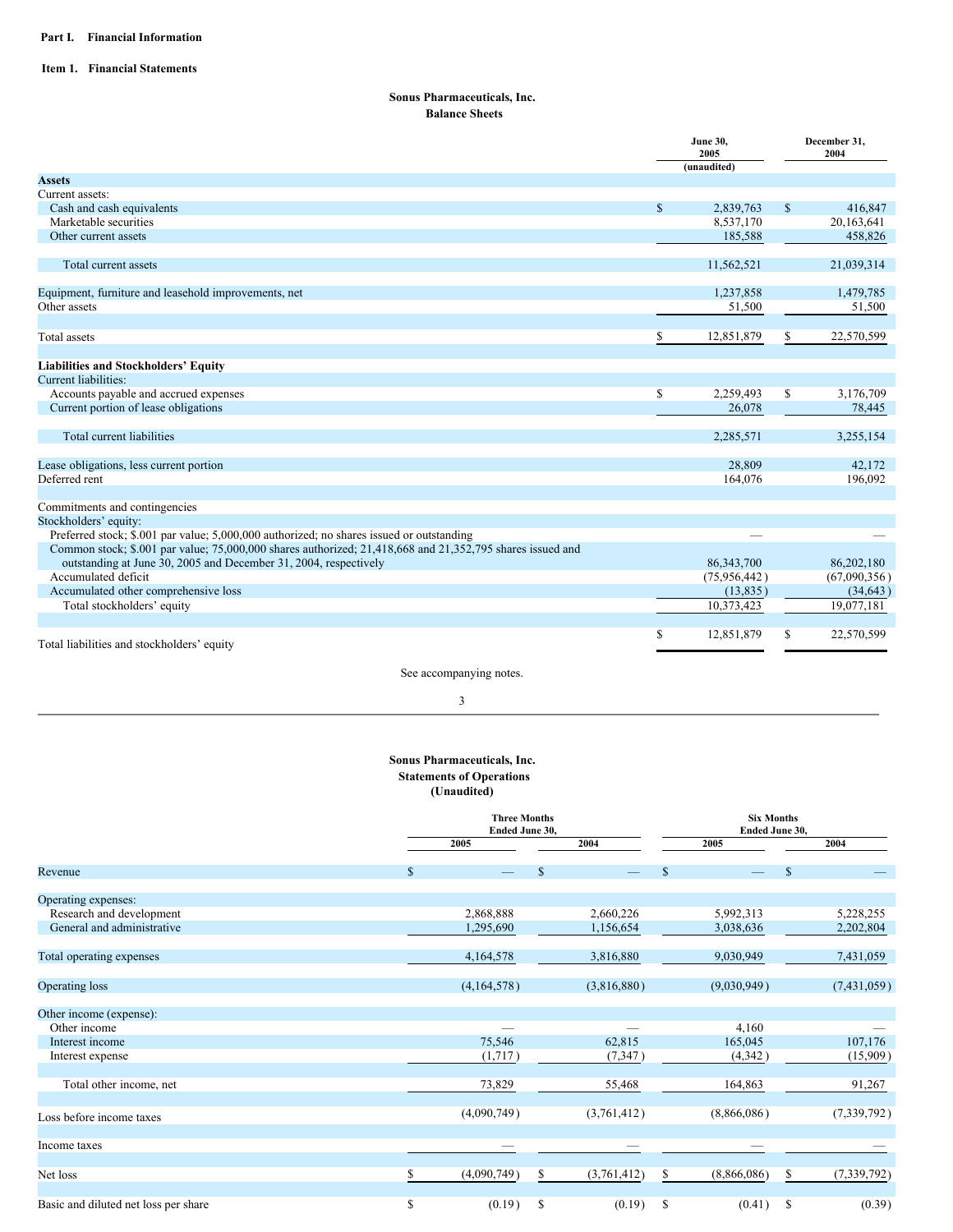See accompanying notes.

#### 4

#### <span id="page-2-0"></span>**Sonus Pharmaceuticals, Inc. Statements of Cash Flows (Unaudited)**

|                                                                             |                       | <b>Six Months Ended June 30,</b> |                |  |
|-----------------------------------------------------------------------------|-----------------------|----------------------------------|----------------|--|
|                                                                             | 2005                  |                                  | 2004           |  |
| <b>Operating activities:</b>                                                |                       |                                  |                |  |
| Net loss                                                                    | \$<br>(8,866,086)     | <sup>\$</sup>                    | (7, 339, 792)  |  |
| Adjustments to reconcile net loss to net cash used in operating activities: |                       |                                  |                |  |
| Depreciation                                                                | 324,756               |                                  | 258,343        |  |
| Noncash stock-based compensation                                            | 3.462                 |                                  |                |  |
| Amortization of net discount on marketable securities                       | (689)                 |                                  | (42, 141)      |  |
| Gain on sale of capital equipment                                           | (4,160)               |                                  |                |  |
| Changes in operating assets and liabilities:                                |                       |                                  |                |  |
| Other current assets                                                        | 273,238               |                                  | (51, 323)      |  |
| Accounts payable and accrued expenses                                       | (902, 216)            |                                  | 499,750        |  |
| Other liabilities                                                           | (32,016)              |                                  | (15,516)       |  |
| Net cash used in operating activities                                       | (9,203,711)           |                                  | (6,690,679)    |  |
| <b>Investing activities:</b>                                                |                       |                                  |                |  |
| Purchases of capital equipment and leasehold improvements                   | (82, 829)             |                                  | (179, 916)     |  |
| Proceeds from sale of capital equipment                                     | 4,160                 |                                  |                |  |
| Purchases of marketable securities                                          |                       |                                  | (19, 458, 036) |  |
| Proceeds from sales of marketable securities                                | 2,695,968             |                                  | 2,070,834      |  |
| Proceeds from maturities of marketable securities                           | 8,952,000             |                                  | 10,000,000     |  |
| Net cash provided by (used in) investing activities                         | 11,569,299            |                                  | (7,567,118)    |  |
| <b>Financing activities:</b>                                                |                       |                                  |                |  |
| Proceeds from issuance of common stock under equity financings, net         |                       |                                  | 14,441,028     |  |
| Proceeds from exercise of common stock warrants                             |                       |                                  | 1,409,884      |  |
| Proceeds from issuance of common stock under employee benefit plans         | 123,058               |                                  | 151,707        |  |
| Payments on lease obligations                                               | (65,730)              |                                  | (73,880)       |  |
| Net cash provided by financing activities                                   | 57,328                |                                  | 15,928,739     |  |
| Increase in cash and cash equivalents for the period                        | 2,422,916             |                                  | 1,670,942      |  |
| Cash and cash equivalents at beginning of period                            | 416,847               |                                  | 1,709,017      |  |
|                                                                             |                       |                                  |                |  |
| Total cash and cash equivalents                                             | \$<br>2,839,763       | \$                               | 3,379,959      |  |
| Supplemental cash flow information:                                         |                       |                                  |                |  |
| Interest paid                                                               | $\mathbb{S}$<br>4.342 | <sup>\$</sup>                    | 15,909         |  |
| See accompanying notes.                                                     |                       |                                  |                |  |

5

#### <span id="page-2-1"></span>**Sonus Pharmaceuticals, Inc. Notes to Financial Statements (Unaudited)**

#### **1. Basis of Presentation**

The unaudited financial statements have been prepared in accordance with generally accepted accounting principles for interim financial information and with the instructions to Form 10-Q. Accordingly, they do not include all of the information and footnotes required to be presented for complete financial statements. The accompanying financial statements reflect all adjustments (consisting only of normal recurring items) which are, in the opinion of management, necessary for a fair presentation of the results for the interim periods presented. The accompanying Balance Sheet at December 31, 2004 has been derived from audited financial statements included in the Company's Annual Report on Form 10-K for the year then ended. The financial statements and related disclosures have been prepared with the assumption that users of the interim financial information have read or have access to the audited financial statements for the preceding fiscal year. Accordingly, these financial statements should be read in conjunction with the audited financial statements and the related notes thereto included in the Annual Report on Form 10-K for the year ended December 31, 2004 and filed with the Securities and Exchange Commission on March 23, 2005. Certain prior year amounts have been reclassified to conform to the 2005 presentation.

#### **2. Liquidity**

The Company has historically experienced recurring losses from operations which have generated an accumulated deficit of \$76.0 million through June 30, 2005. For the six month period ended June 30, 2005, the Company used \$9.2 million of cash to fund operations. At June 30, 2005, the Company had cash and cash equivalents and marketable securities of \$11.4 million, and working capital of \$9.3 million.

The Company expects that its cash requirements will continue to increase in future periods due to the projected development costs associated with TOCOSOL Paclitaxel and other product candidates. Based on the scaled-back 2005 operating plan, which includes certain significant cost reduction initiatives, the Company estimates that existing cash, cash equivalents and marketable securities will be sufficient to meet its cash requirements through at least the end of first quarter of 2006.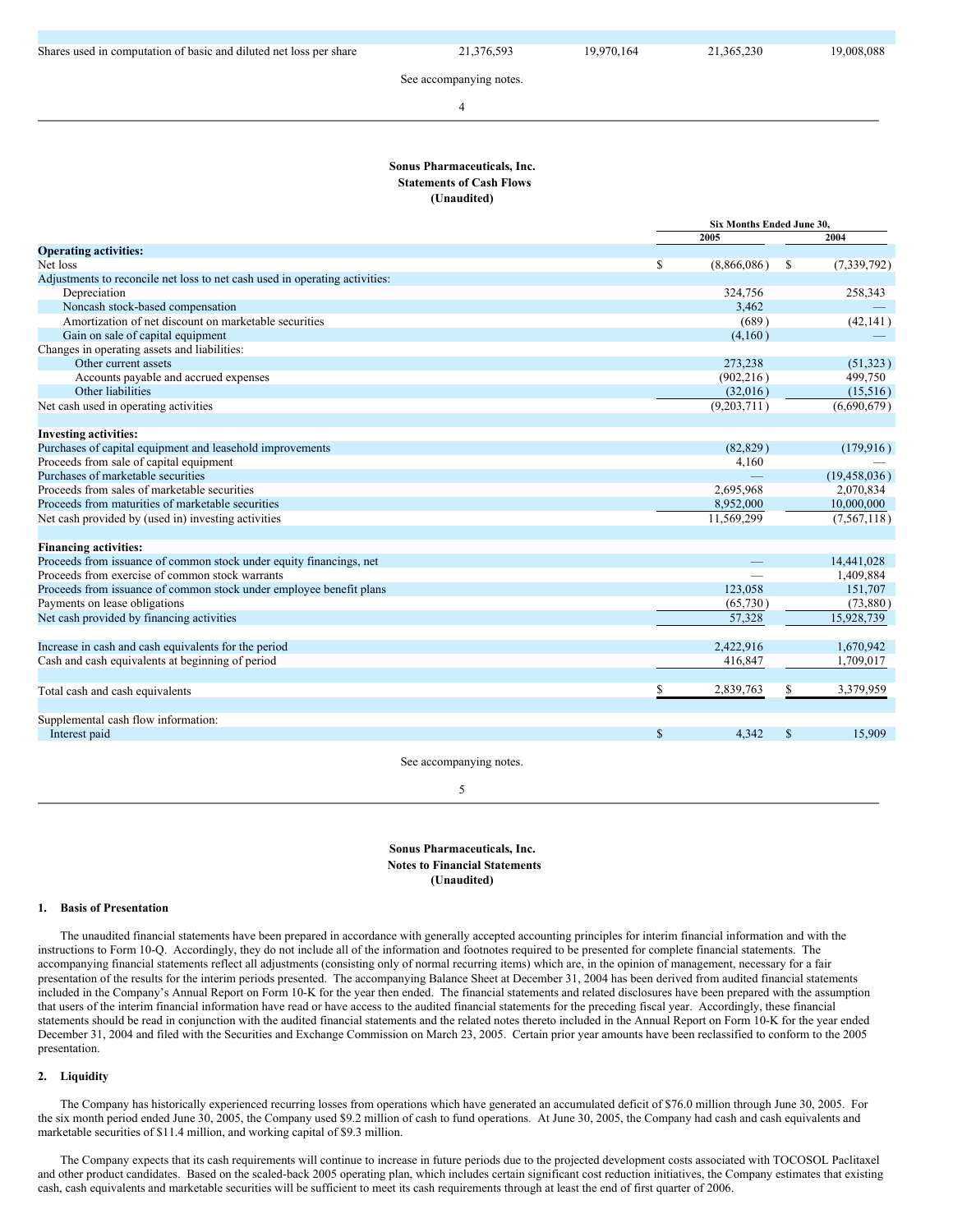The Company also intends to raise at least \$10.0 million in additional cash in 2005 through a debt or equity financing or pursuant to a corporate partnership, to permit it to proceed with certain of its product development efforts, which are currently not included in the 2005 operating plan. The Company is also seeking the additional financing or a corporate partnership to allow it to proceed with the enrollment of patients in the Phase 3 clinical trial of TOCOSOL Paclitaxel. The Company cannot be certain that such additional financing or corporate partnership will be available at acceptable terms, or at all.

As of June 30, 2005, the Company had not concluded a partnership or closed on additional funding. The Company had originally targeted contingency spending cuts for the beginning of the third quarter. However, due to the continued ability to manage second half 2005 program spending as well as prudent cash management during the first half of 2005, the Company has been able to defer the contingency spending cuts such that key programs could continue until the end of the third quarter. If the Company is unable to raise additional funds through either a corporate partnership and/or an equity financing by the end of the third quarter, it will need to implement its contingency spending plan, such that it would have

sufficient cash to fund operations through at least the end of the first quarter of 2006. Under this assumption, the required operations scale back would be significant, and would involve reductions in programs, operations and personnel which would materially impact the Company's ability to initiate the Phase 3 clinical trial for TOCOSOL Paclitaxel on schedule and advance product candidates along in development.

#### **3. Accounts Payable and Accrued Expenses**

Accounts payable and accrued expenses consist of the following:

|                                |   | <b>June 30,</b><br>2005 |   | December 31,<br>2004 |
|--------------------------------|---|-------------------------|---|----------------------|
| Clinical trials                | S | 1,013,063               | S | 912,643              |
| Accrued compensation           |   | 571,620                 |   | 792.755              |
| Accounts payable               |   | 63.122                  |   | 815,203              |
| Accrued legal & professional   |   | 212,120                 |   | 423,732              |
| Product manufacturing/scale-up |   | 100,646                 |   | 40,500               |
| Other                          |   | 298,922                 |   | 191,876              |
|                                |   | 2.259,493               |   | 3,176,709            |

#### **4. Stockholders' Equity**

During the second quarter of 2005, the Company recorded \$92,000 in proceeds from the issuance of 53,000 shares of common stock under employee benefit programs.

During the six month period ended June 30, 2005, the Company recorded \$123,000 in proceeds from the issuance of 66,000 shares of common stock under employee benefit programs.

#### **5. Comprehensive Income (Loss)**

|                                                 | Three months ended June 30. |             |  |             | Six months ended June 30. |             |  |             |
|-------------------------------------------------|-----------------------------|-------------|--|-------------|---------------------------|-------------|--|-------------|
|                                                 |                             | 2005        |  | 2004        |                           | 2005        |  | 2004        |
| Net loss                                        |                             | (4.090.749) |  | (3.761.412) |                           | (8,866,086) |  | (7.339.792) |
| Unrealized gain (loss) on marketable securities |                             | 13.598      |  | (39.616)    |                           | 20,808      |  | (36.208)    |
| Comprehensive loss                              |                             | (4,077,151) |  | (3,801,028) |                           | (8.845.278) |  | 7.376.000)  |

#### **6. Accounting for Stock Options**

Under the provisions of SFAS No. 123,*Accounting for Stock-Based Compensation,* companies may continue to follow Accounting Principles Board Opinion No. 25 (APB 25) in accounting for stock-based compensation and provide footnote disclosure of the proforma impact of expensing stock options. The Company has elected to follow the disclosure-only provisions of SFAS No. 123 and continue to apply APB 25 and related interpretations in accounting for its stock option plans. Under the provisions of APB 25 and related interpretations, employee stock-based compensation expense is recognized based on the intrinsic value of the option on the date of grant (the difference between the market value of the underlying common stock on the date of grant and the option exercise price, if any).

At June 30, 2005 the Company had several stock-based employee compensation plans. All options granted under these plans had exercise prices equal to the market value of the underlying common stock on

7

the date of grant and therefore, in accordance with APB 25, no stock-based employee compensation cost has been recorded on options issued to employees.

As required under SFAS 123, the following table illustrates the effect on net loss and net loss per share if the Company had applied the fair value expense recognition provision of SFAS 123, *Accounting for Stock-Based Compensation*, to stock-based employee compensation.

|                                                                                                   | Three months ended June 30. |             |   |             | Six months ended June 30. |             |    |               |  |
|---------------------------------------------------------------------------------------------------|-----------------------------|-------------|---|-------------|---------------------------|-------------|----|---------------|--|
|                                                                                                   | 2005                        |             |   | 2004        |                           | 2005        |    | 2004          |  |
| Net loss, as reported                                                                             | ж                           | (4,090,749) | S | (3,761,412) |                           | (8,866,086) | \$ | (7, 339, 792) |  |
| Stock-based employee compensation expense included in<br>Add:<br>reported net loss                |                             | 292         |   |             |                           | 3,462       |    |               |  |
| Deduct: Stock-based employee compensation expense determined<br>under the fair value based method |                             | (455, 406)  |   | (465, 598)  |                           | (855, 848)  |    | (855,964)     |  |
| Pro forma net loss                                                                                |                             | (4,545,863) |   | (4,227,010) |                           | (9,718,472) |    | (8,195,756)   |  |
| Earnings per share:                                                                               |                             |             |   |             |                           |             |    |               |  |
| Basic and diluted-as reported                                                                     |                             | (0.19)      |   | (0.19)      |                           | (0.41)      |    | (0.39)        |  |
| Basic and diluted-pro forma                                                                       |                             | (0.21)      |   | (0.21)      |                           | (0.45)      |    | (0.43)        |  |

The fair value of each stock option used in the calculations under SFAS 123 is estimated using the Black-Scholes option pricing model. The assumptions used in this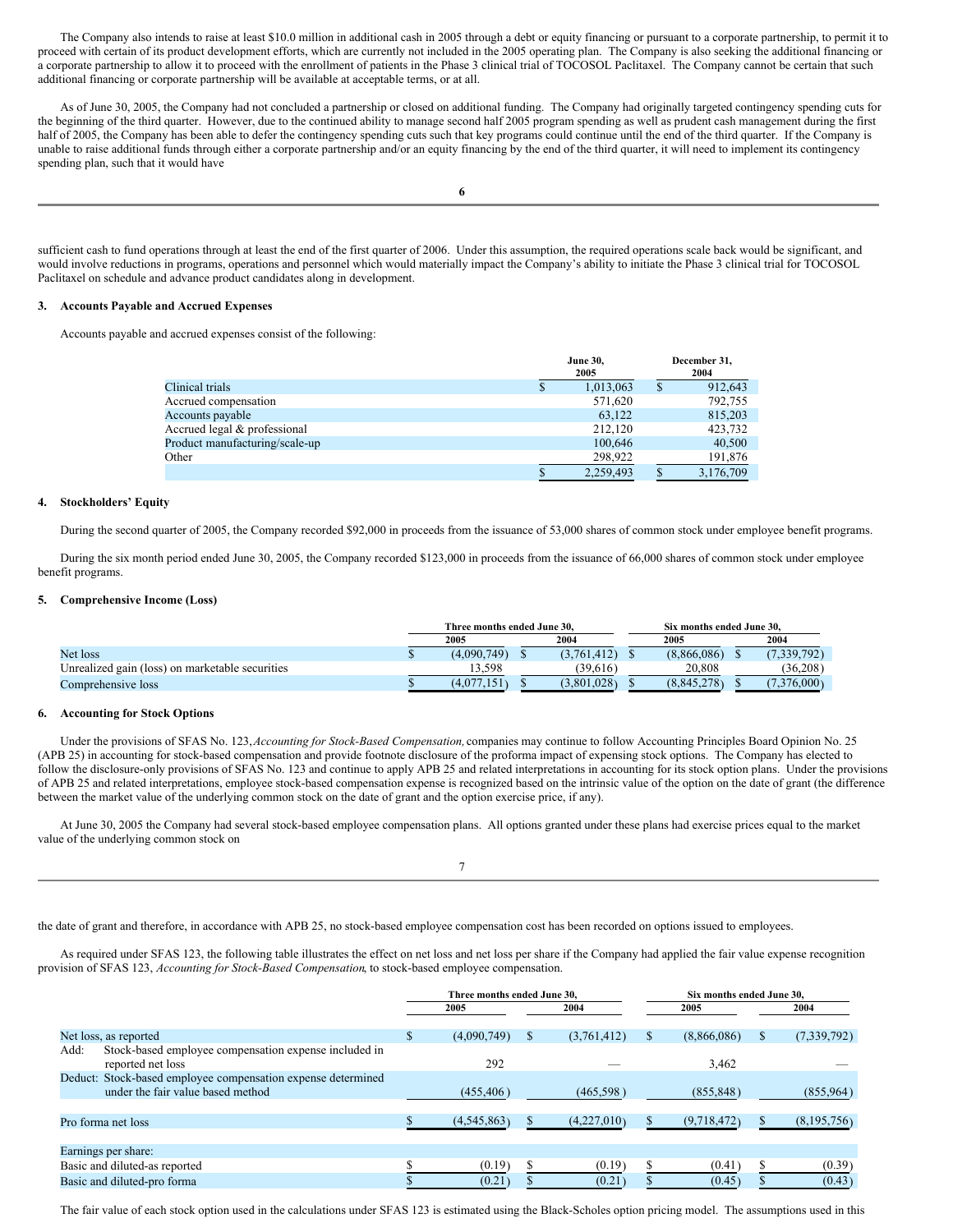model include (1) the stock price at grant date, (2) the exercise price, (3) an estimated option life of four years, (4) no expected dividends for each period presented, (5) stock price volatility factor of .8236 and 1.097 as of June 30, 2005 and 2004, respectively, and (6) a risk-free interest rate of 3.87% and 3.93% as of June 30, 2005 and 2004, respectively.

In December 2004, the Financial Accounting Standards Board ("FASB") issued SFAS No. 123R,*Share Based Payment*. This statement is a revision to SFAS 123 and supersedes Accounting Principles Board (APB) Opinion No. 25, Accounting for Stock Issued to Employees, and amends FASB Statement No. 95, *Statement of Cash Flows*. This statement requires a public entity to expense the cost of employee services received in exchange for an award of equity instruments. This statement also provides guidance on valuing and expensing these awards, as well as disclosure requirements of these equity arrangements. This statement originally was effective for the first interim reporting period that begins after June 15, 2005 but the effective date was subsequently delayed by the Securities and Exchange Commission to January 1, 2006.

SFAS 123R permits public companies to choose between the following two adoption methods:

- 1. A "modified prospective" method in which compensation cost is recognized beginning with the effective date (a) based on the requirements of SFAS 123R for all share-based payments granted after the effective date and (b) based on the requirements of Statement 123 for all awards granted to employees prior to the effective date of SFAS 123R that remain unvested on the effective date, or
- 2. A "modified retrospective" method which includes the requirements of the modified prospective method described above, but also permits entities to restate based on the amounts previously recognized under SFAS 123 for purposes of pro forma disclosures either (a) all prior periods presented or (b) prior interim periods of the year of adoption.

As permitted by SFAS 123, the Company currently accounts for share-based payments to employees using APB Opinion 25's intrinsic value method and, as such, the Company generally recognizes no compensation cost for employee stock options. The impact of the adoption of SFAS 123R cannot be predicted at this time because it will depend on levels of share-based payments granted in the future. However, valuation of employee stock options under SFAS 123R is similar to SFAS 123, with minor exceptions. Accordingly, the adoption of SFAS 123R's fair value method will have a significant impact on the Company's results of operations, although it will have no impact on its overall financial position.

9

#### <span id="page-4-0"></span>**Item 2. MANAGEMENT'S DISCUSSION AND ANALYSIS OF FINANCIAL CONDITION AND RESULTS OF OPERATIONS**

#### **Forward-Looking Statements**

This report contains certain forward-looking statements within the meaning of Section 27A of the Securities Act of 1933, as amended, and Section 21E of the Securities Exchange Act of 1934, as amended, and we intend that such forward-looking statements be subject to the safe harbors created thereby. Examples of these forward-looking statements include, but are not limited to:

- our anticipated future capital requirements and the terms of any capital financing or corporate partnerships;
- timing and amount of future contractual payments, product revenue and operating expenses;
- progress and preliminary results of clinical trials;
- anticipated regulatory filings, requirements and future clinical trials; and
- market acceptance of our products and the estimated potential size of these markets.

While these forward-looking statements made by us are based on our current beliefs and judgments, they are subject to risks and uncertainties that could cause actual results to vary from the projections in the forward-looking statements. You should consider the risks below carefully in addition to other information contained in this report before engaging in any transaction involving shares of our common stock. If any of these risks occur, they could seriously harm our business, financial condition or results of operations. In such case, the trading price of our common stock could decline, and you may lose all or part of your investment.

The discussion and analysis set forth in this document contains trend analysis, discussions of regulatory status and other forward-looking statements. Actual results could differ materially from those projected in the forward-looking statement as a result of the following factors, among others:

- future capital requirements and uncertainty of additional funding through either debt or equity financings or corporate partnerships;
- uncertainty of governmental regulatory requirements and lengthy approval process;
- dependence on the development and commercialization of products;
- future prospects heavily dependent on results of TOCOSOL Paclitaxel;
- history of operating losses and uncertainty of future financial results;
- dependence on third parties for funding, clinical development, manufacturing and distribution;
- dependence on key employees;
- uncertainty of U.S. or international legislative or administrative actions;
- competition and risk of competitive new products;
- limited manufacturing experience and dependence on a limited number of contract manufacturers and suppliers;
- continued listing on the Nasdaq National Market;
- ability to obtain and defend patents, protect trade secrets and avoid infringing patents held by third parties;
- limitations on third-party reimbursement for medical and pharmaceutical products;
- acceptance of our products by the medical community;
- potential for product liability issues and related litigation;
- potential for claims arising from the use of hazardous materials in our business; and
- volatility in the value of our common stock.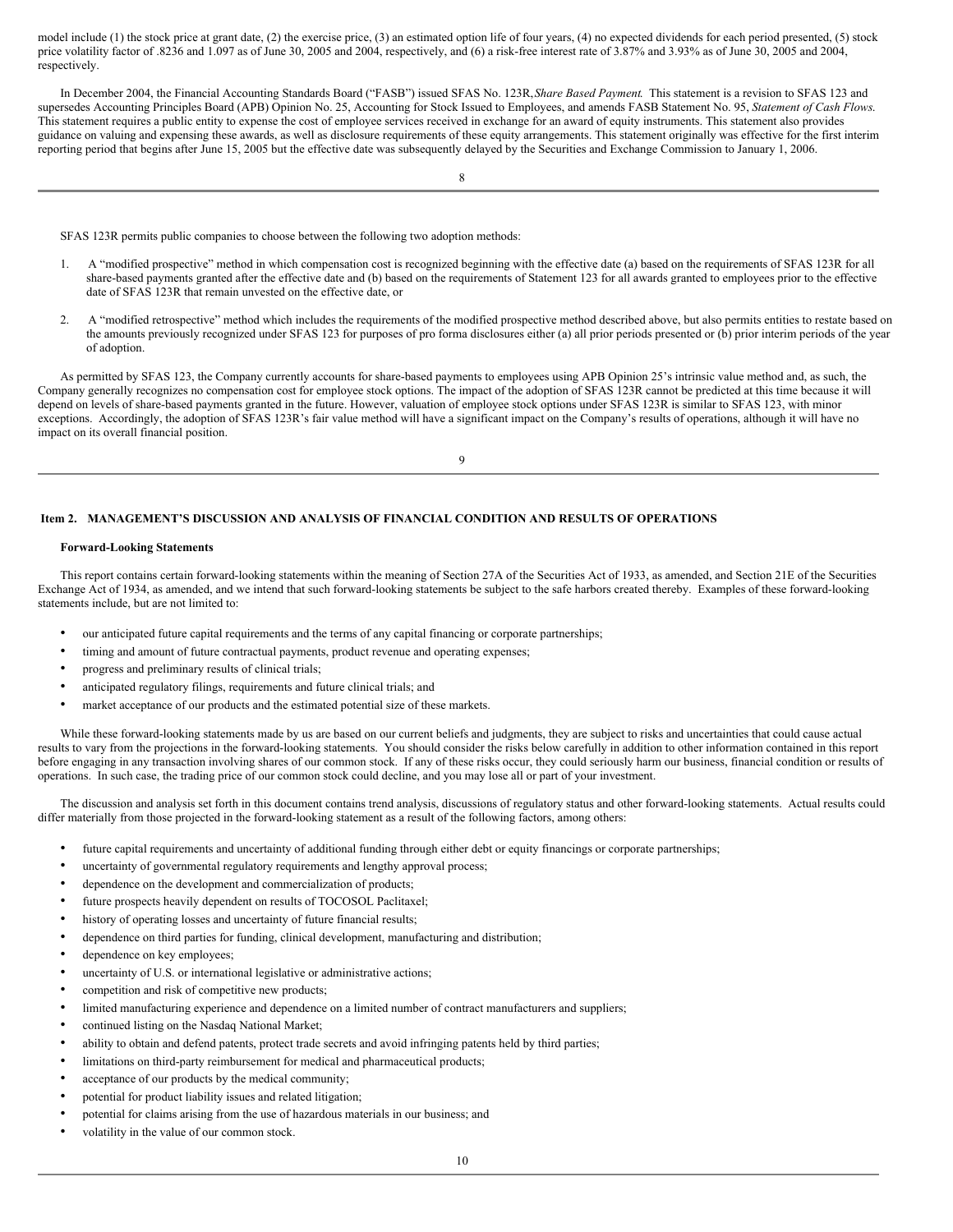#### **MD&A Overview**

In Management's Discussion and Analysis of Financial Condition and Results of Operations we explain the general financial condition and the results of operations for our Company, including:

- An overview of our business;
- Results of operations and why those results are different from the prior year; and
- The capital resources we currently have and possible sources of additional funding for future capital requirements.

#### **Business Overview**

Sonus Pharmaceuticals is focused on the development of therapeutic drugs that may offer improved effectiveness, safety, tolerability and administration for the treatment of cancer and related conditions. Our business strategy is as follows:

- Develop proprietary formulations of therapeutic drugs utilizing our TOCOSOL® technology platform; and
- Identify and acquire products/technologies that are complementary to our focus in oncology and related markets in order to broaden our business and market opportunities.

#### TOCOSOL Technology Platform

Our proprietary TOCOSOL technology platform has been designed to address the formulation challenges of hard-to-formulate therapeutic drugs for cancer. Development of drug products with our TOCOSOL technology may result in products with equivalent or better efficacy, decreased incidences of side effects and dosing convenience. The TOCOSOL technology uses vitamin E oil (a-tocopherol) and tocopherol derivatives to solubilize and stabilize drugs, making them easier to formulate and deliver into the body.

#### TOCOSOL Paclitaxel

Our lead oncology candidate, TOCOSOL Paclitaxel, is a novel formulation of paclitaxel, one of the world's most widely prescribed anti-cancer drugs. Paclitaxel, a member of the taxane family of cancer drugs, is the active ingredient in Taxol®, which is approved in the U.S. for the treatment of breast, ovarian and non-small cell lung cancers and Kaposi's sarcoma. Our product, TOCOSOL Paclitaxel, is a ready-to-use, injectable paclitaxel emulsion formulation. We believe that data from our clinical trials conducted to date suggest that TOCOSOL Paclitaxel compares favorably with approved taxane products and other new paclitaxel formulations under development (safety and efficacy remain to be proven in Phase 3 testing); offers the convenience of a ready-to-use formulation that does not require time consuming preparation prior to administration; can be administered to patients by a short 15-minute infusion, compared to the one- to three-hour infusion that is typically required with Taxotere® and Taxol or generic versions of paclitaxel; does not require any special intravenous, or IV tubing, filters or other apparatus; and does not require reconstitution or dilution, which results in administration of small volumes of 25 to 35 milliliters compared to several hundred milliliters for Taxol.

We concluded a Phase 1 study for TOCOSOL Paclitaxel in August 2002, with a total of 37 patients. The objectives of the Phase 1 study were to estimate the maximum tolerated dose of TOCOSOL Paclitaxel in patients with advanced cancers, and to evaluate the safety of repeated doses of TOCOSOL Paclitaxel given every three weeks. In the Phase 1 study, 30 of the 37 patients were treated at doses ranging from 175 mg/m<sup>2</sup> to 225 mg/m<sup>2</sup> every three weeks. The maximum tolerated dose (MTD) was

11

estimated in this study to be 200 mg/m<sup>2</sup> every three weeks, slightly higher than the approved dose of Taxol at 175 mg/m<sup>2</sup> every three weeks. TOCOSOL Paclitaxel was generally well tolerated in all patients treated. All patients in the Phase 1 study had advanced cancers that were no longer responding to previous therapies or for which no standard therapy existed. Five patients with different types of cancers had objective partial responses during the course of the study, including four patients who had previously been treated with taxane-containing chemotherapy regimens (under RECIST, partial response is defined as reduction in the sum of the longest tumor dimensions of target lesions of 330% for at least four weeks, and no evidence of progressive disease elsewhere). Dose-limiting toxicities included myalgia (muscle aches), fatigue, and neutropenia (low neutrophilic white blood cell count). No Grade 4 neuropathy (damage to the peripheral nerves) was seen at or below the estimated MTD in the Phase 1 study.

We initiated Phase 2a studies for TOCOSOL Paclitaxel in March 2002 to evaluate the safety and efficacy of TOCOSOL Paclitaxel in ovarian, non-small cell lung and bladder cancers using weekly dosing of the product. These were single agent, open label studies that enrolled patients who had progressive disease despite prior treatment with one standard chemotherapy regimen, but who had not previously received taxane chemotherapy. Each Phase 2a study began with a dose escalation phase to estimate the best tolerated dose of TOCOSOL Paclitaxel using weekly administration. The best tolerated dose was initially estimated to be 120 mg/m<sup>2</sup> per week in the ovarian and lung cancer trials, and 100 mg/m<sup>2</sup> per week in the bladder cancer trial, based on observations among a small number of patients treated for a few weeks. However, subsequent retrospective review of actual doses administered across all patients in all studies over extended treatment periods has suggested that patients assigned to receive weekly doses of 100 mg/m² or 120 mg/m² actually received similar cumulative doses over time.

Patient enrollment in the Phase 2a clinical trials was completed in the second quarter of 2003, and all patients have been evaluated by their physicians for efficacy results. Data review, confirmation and analysis are ongoing, and databases have not yet been locked. A total of 120 patients in the ovarian, non-small cell lung and bladder cancer studies were evaluable for objective response, which means that the patients received at least eight weekly cycles of TOCOSOL Paclitaxel and had at least one CT scan to confirm anti-tumor responses according to RECIST.

In the ovarian cancer study, 51 enrolled patients were evaluable for anti-tumor effect. Twenty of the 51 evaluable patients (39%) were reported as having objective responses, including three complete responses (under RECIST, complete response is defined as no evidence of remaining tumor, confirmed on two CT scans at least four weeks apart) and 17 partial responses; 16 additional patients were reported to have stable disease (stable disease is defined as less than a 30% decrease and no more than a 20% increase in the sum of the longest tumor diameters per RECIST). Using a 95% confidence interval, the investigator reported objective response rate of 39% could range from 26% to 54%.

In the non-small cell lung cancer study, 42 enrolled patients were evaluable for anti-tumor effect. Nine of the 42 evaluable patients (21%) were reported as having objective responses, including three complete responses and six partial responses; 18 additional patients were reported to have stable disease. Using a 95% confidence interval, the investigator reported objective response rate of 21% could range from 10% to 37%.

In the bladder cancer study, 27 patients enrolled were evaluable for anti-tumor effect. Nine of the 27 evaluable patients (33%) were reported as having objective responses, including two complete responses and seven partial responses; 11 additional patients were reported to have stable disease. Using a 95% confidence interval, the investigator reported objective response rate of 33% could range from 17% to 54%.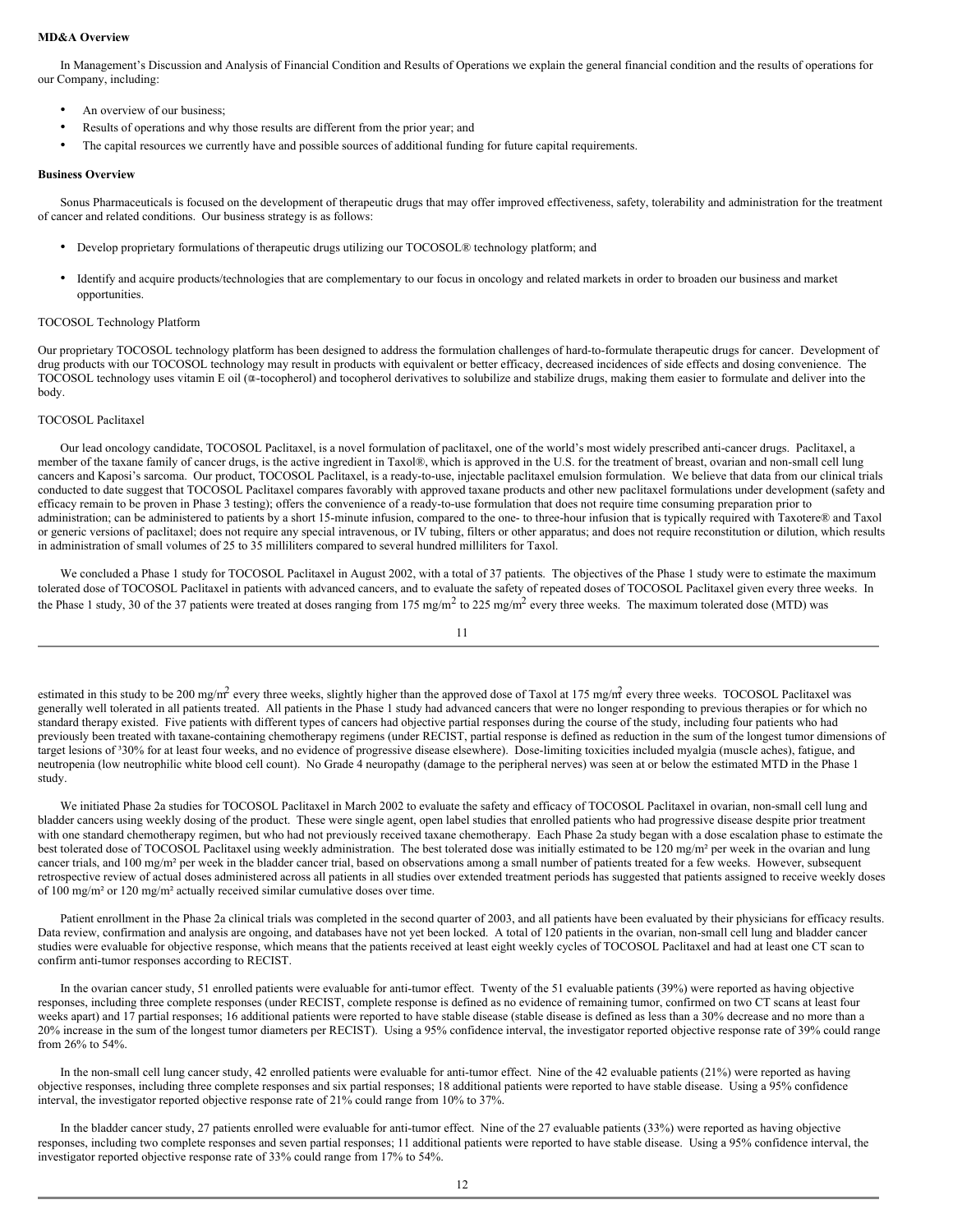The investigator-reported response rates for these three clinical trials are summarized in the table below:

|                | No.             |                | <b>Objective Responses (OR)</b> |                 |       |               |                 |  |  |  |  |  |
|----------------|-----------------|----------------|---------------------------------|-----------------|-------|---------------|-----------------|--|--|--|--|--|
| Cancer         | <b>Patients</b> | <b>Stable</b>  | Partial                         | Complete        | Total | $\frac{0}{0}$ | 95%             |  |  |  |  |  |
| Type           | Evaluable       | <b>Disease</b> | <b>Response</b>                 | <b>Response</b> | OR    | OR            |                 |  |  |  |  |  |
| Ovarian        |                 | 16             |                                 |                 | 20    | 39%           | $(26\% - 54\%)$ |  |  |  |  |  |
| <b>NSCL</b>    | 42              |                |                                 |                 |       | 21%           | $(10\% - 37\%)$ |  |  |  |  |  |
| <b>Bladder</b> | $\sim$          |                |                                 |                 |       | 33%           | $(17\% - 54\%)$ |  |  |  |  |  |

Following completion of treatment, follow-up monitoring of each consenting patient was continued to assess survival duration. Median survival in each of the three studies has been estimated based on reports received from investigators as of May 2005:

|         | Median   |                  |  |
|---------|----------|------------------|--|
| Cancer  | Survival | 95% CI           |  |
| Type    | (wks)    | (wks)            |  |
| Ovarian | 73.9     | $(49.1 - 116.4)$ |  |
| NSCL    | 34.7     | $(18.9 - 48.0)$  |  |
| Bladder | 57.4     | $(27.1 - 94.9)$  |  |

In addition to being assessed for anti-tumor efficacy, patients are also monitored for adverse events in clinical studies. The most significant adverse events expected with taxanes are neutropenia and peripheral neuropathy. The incidence of Grade 3 or Grade 4 neutropenia across all the Phase 2a studies conducted (150 patients) was 37%. No peripheral neuropathy was observed in 63% of patients, Grade 3 peripheral neuropathy was reported in only 10% of patients, and no patients experienced Grade 4 peripheral neuropathy. We believe these adverse event rates compare favorably to the reported neutropenia and peripheral neuropathy experienced when Taxol is administered at the approved dose of 175 mg/m<sup>2</sup> every three weeks. Dose reductions or treatment delays due to toxicity from TOCOSOL Paclitaxel did not limit long-term treatment in most patients. At the highest dose tested, 120 mg/m<sup>2</sup> weekly, approximately 70% of planned doses were delivered on schedule at full dose, for a median weekly dose over time of 105 mg/m<sup>2</sup>. At the 100 mg/m<sup>2</sup> dose level, approximately 84% of doses were delivered on schedule at full dose, for a median weekly dose of 96 mg/m<sup>2</sup>. Paclitaxel-mediated infusion reactions, sometimes called "hypersensitivity reactions" and involving pain, flushing, shortness of breath or chest tightness, were infrequently observed following more than 2,500 administered doses. Only 15% of doses led to a reaction of any severity, and fewer than 1% of doses led to reactions that were of Grade 3 severity, i.e., requiring supportive treatment. There were no Grade 4 infusion reactions. Again, we believe these frequencies compare favorably with reported rates of infusion reactions upon administration of Taxol. Investigators have reported that infusion reactions with our product could be ameliorated by temporary (a few minutes) interruption of infusion, while corticosteroid premedications were not helpful. Infusion reactions very rarely prevented delivery of intended doses. Overall, we believe that TOCOSOL Paclitaxel appears to be well tolerated over multiple treatment cycles.

In September 2004, we initiated a Phase 2b study of TOCOSOL Paclitaxel for first line treatment of women with metastatic breast cancer. By October 2004, we had enrolled a total of 47 patients. At the end of July 2005, the investigators reported an overall objective response rate of 53% (data reporting is incomplete and ongoing), with a 95% confidence interval of 38% to 68%. The types and frequencies of adverse events to date are consistent with previous studies of TOCOSOL Paclitaxel. Eleven patients remained on active treatment at the end of June 2005. We expect to be able to estimate the median time to progression in the third quarter of this year and follow-up for survival will continue throughout the next two years.

13

The results of the Phase 2a and 2b clinical trials are preliminary at this time and have not been independently verified by masked radiologists and may or may not be indicative of the final results upon completion of the these studies or of the results of our planned Phase 3 study that is yet to be initiated.

The manufacturing process for TOCOSOL Paclitaxel has been successfully scaled to support commercialization. In March 2005, Sonus met with the U.S. Food and Drug Administration ("FDA") to discuss the Chemistry, and Manufacturing Controls ("CMC") data for the drug product. The FDA did not identify any issues with the manufacture and control of the drug product that would preclude Sonus from using TOCOSOL Paclitaxel in the Phase 3 program. Additionally, the FDA verbally agreed that the CMC data currently available and/or planned to be available would be adequate for submission of the TOCOSOL Paclitaxel New Drug Application ("NDA"). We have not received written confirmation of this from the FDA and formal approval cannot be assured until the filing of the NDA and acceptance by the FDA.

Our objective is to advance the final clinical development, gain marketing approval and then maximize the commercial opportunity of TOCOSOL Paclitaxel. We have outlined a regulatory strategy for TOCOSOL Paclitaxel that includes three potential development paths. Our goal with the regulatory strategy is to gain the fastest possible market entry with a competitive label, while in parallel pursuing opportunities to expand the label indications to further differentiate the product. Our strategy for product approval includes the following:

• *505(b)(2).* We will seek initial approval of TOCOSOL Paclitaxel with a 505(b)(2) NDA submission, which will rely on the FDA's previous findings of safety and efficacy for Taxol (the reference paclitaxel product), supplemented by data supporting TOCOSOL Paclitaxel's safety and efficacy. The FDA's use of the 505(b) (2) mechanism is designed to streamline the NDA review process by not requiring duplicate work for active pharmaceutical ingredients that are already well known. As part of our regulatory strategy, we initiated a randomized crossover clinical pharmacology study in the fourth quarter of 2003, to compare the amount of paclitaxel delivered into circulation over time by TOCOSOL Paclitaxel and Taxol, with both drugs given at 175 mg/m<sup>2</sup> every three weeks (the approved dosing regimen for Taxol). We completed patient enrollment in March 2004 and final data were available for analysis in September 2004. The data from this study indicate that TOCOSOL Paclitaxel delivers 67% higher exposure to free (unbound) paclitaxel, and 108% higher exposure to total (protein-bound and unbound) paclitaxel than an equal dose of Taxol. How this may or may not correlate to the efficacy of TOCOSOL Paclitaxel as compared to Taxol is yet to be proven in Phase 3 clinical testing. In September 2004, Sonus Pharmaceuticals requested and was subsequently granted a meeting with the FDA to discuss its plans for Phase 3 testing of TOCOSOL Paclitaxel. Sonus met with the FDA in December 2004, and based on preclinical and clinical data generated to date, the FDA indicated that it is appropriate for Sonus to pursue a single Phase 3 clinical trial that would lead to submission of a NDA for TOCOSOL Paclitaxel under the 505(b)(2) regulatory mechanism. The FDA recommended that Sonus finalize the design and plan for the Phase 3 trial under a Special Protocol Assessment ("SPA"). The SPA process began early in 2005, and was completed in June 2005. Written communication from FDA indicated that the FDA and Sonus have agreement on the protocol for the Phase 3 pivotal study and on the formal written plans for how the study will be conducted. The approved study is designed to compare the safety and efficacy of TOCOSOL Paclitaxel administered weekly as compared to Taxol administered weekly.

Based on agreement from the FDA on the use of a single Phase 3 trial in our TOCOSOL Paclitaxel NDA, we believe that the NDA based on a primary endpoint of objective response rate could be submitted within twelve months after the completion

of patient enrollment into the Phase 3 study, which we believe will take approximately 6-12 months. With that timeline, we now believe that submission of our NDA is likely to occur in 2007. We also asked the FDA to address the proposed basis for approval of the NDA, and the FDA has indicated to Sonus that approval under 505(b)(2) will require either (i) demonstration of superiority of TOCOSOL Paclitaxel as compared to Taxol, if the Taxol dosing regimen used differs from the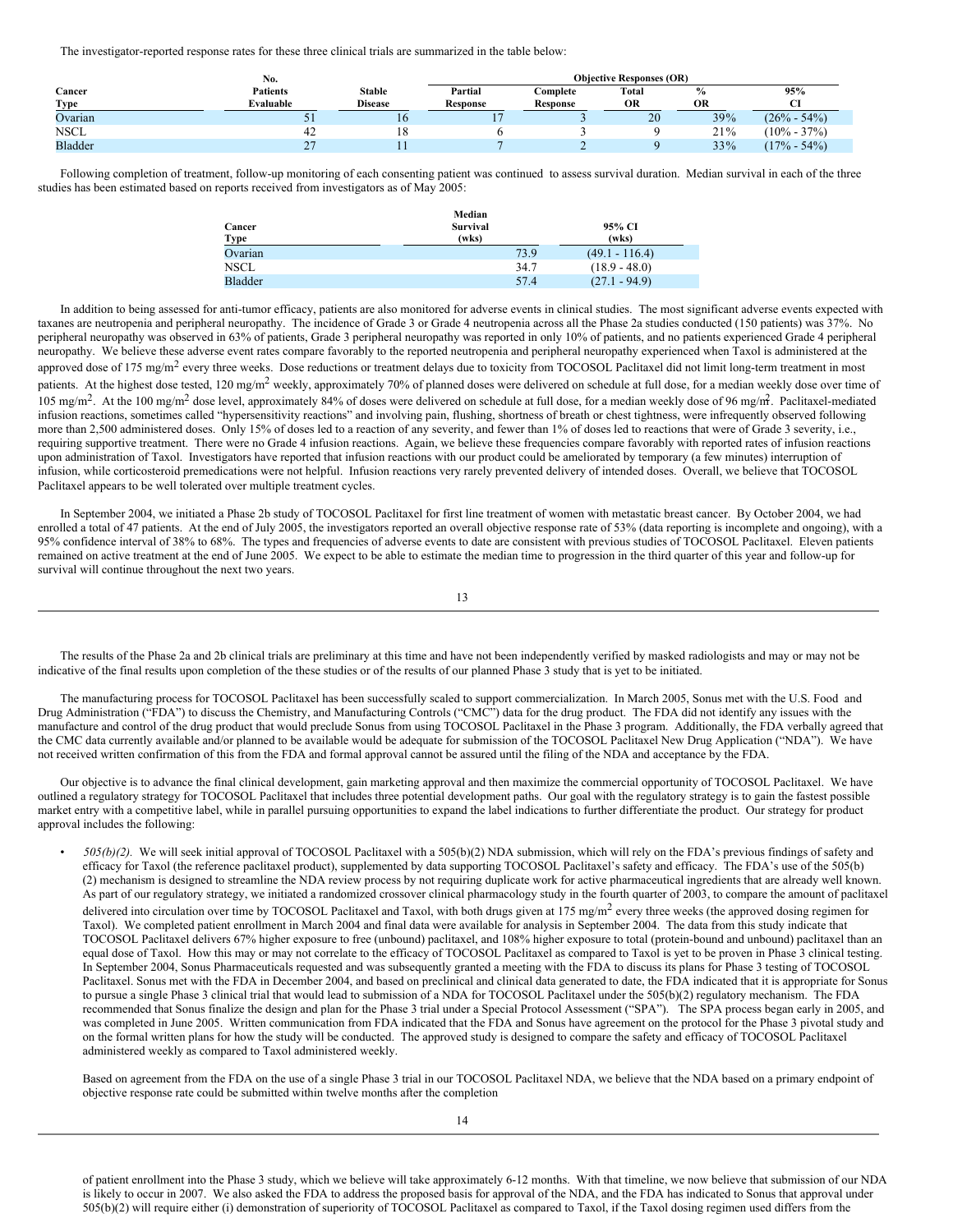approved label at the time of the NDA filing; (ii) a change of the approved label for Taxol and/or generic equivalents to include a weekly dosing schedule by the time of the NDA filing; or (iii) submission of reviewable data from a Phase 3 trial using Taxol on a weekly dosing schedule, as compared to Taxol using the currently approved three-weekly dosing schedule. We have not yet received final confirmation from the FDA of these matters. We are currently reviewing these alternatives in ongoing discussions with the FDA and as yet are unable to determine the effect on the timing and cost of our Phase 3 clinical trials and NDA submission. However, we do not currently believe that the timing or cost of the Phase 3 trial or the NDA submission will be adversely affected. The proposed clinical trial protocol and Statistical Analysis Plan approved under the SPA provide for a nested superiority analysis of TOCOSOL Paclitaxel compared to Taxol, provided that we first demonstrate non-inferiority; however, there can be no assurance that the Phase 3 clinical trial data will demonstrate that TOCOSOL Paclitaxel is non-inferior or superior to Taxol. Further, there can be no assurance that the approved label for Taxol or generics will be changed to provide for weekly dosing, although we do believe, based on repeated discussions with FDA, that they are pursuing this change. Large Phase 3 clinical trials by third parties have been conducted utilizing Taxol on a weekly versus a three-weekly basis. However, there can be no assurance that Sonus will have right of reference to the data from such trials. If Sonus is required to conduct an additional Phase 3 trial of Taxol weekly versus three-weekly, substantial additional costs and time would be required for the NDA submission for TOCOSOL Paclitaxel.

- *New indication for taxanes.* Under this component of our regulatory strategy, we will pursue approval for the use of TOCOSOL Paclitaxel as a treatment for inoperable or metastatic urothelial transitional cell cancers (mostly urinary bladder cancers), an indication for which there is an unmet medical need for an effective, less toxic therapy. In October 2003, we announced that we were granted Fast Track designation by the FDA for the development of TOCOSOL Paclitaxel for this indication. We initiated a Phase 2b study in bladder cancer in the U.S. during the fourth quarter of 2003 using weekly dosing of TOCOSOL Paclitaxel. Enrollment in this trial has been challenging due to the limited population of patients in this indication and the inconsistent standard of treatment for it. We are opening additional study sites in Europe to augment enrollment in this trial. In December 2004, the FDA also granted an Orphan Drug designation to TOCOSOL Paclitaxel for the treatment of non-superficial urothelial cancer.
- *Life cycle management.* With this component of our regulatory strategy, we intend to conduct trials in other types of cancer, for which paclitaxel given once every three weeks is already approved, to support labeling of TOCOSOL Paclitaxel for weekly treatment of those diseases or to use higher doses of TOCOSOL Paclitaxel given every three weeks. The data from such clinical trials could support supplements to the NDA following a 505(b)(2) NDA, if approved.

The scope, timing and costs of the clinical trials to be conducted under all of the above regulatory strategies are difficult to determine with accuracy. At this time it is our intent to pursue a single pivotal Phase 3 trial in metastatic breast cancer, an indication where Paclitaxel is approved, with a primary endpoint of objective response rate and secondary endpoints of progression-free survival and overall survival durations. We expect to submit the NDA with data on the primary endpoint, potentially

15

followed by supplemental applications when data are mature for the secondary endpoints. The Phase 3 trial, which compares TOCOSOL Paclitaxel to Taxol administered weekly, is powered to achieve statistical significance on all three endpoints, and is expected to enroll approximately 800 evaluable patients. We estimate that the total cost to complete the proposed Phase 3 clinical trial for TOCOSOL Paclitaxel and submission of a TOCOSOL Paclitaxel NDA under a 505(b)(2) regulatory mechanism will be approximately \$40 million over a period of about three years or longer. Should our clinical data support an NDA submission based on the primary endpoint of objective response rate, we anticipate that the NDA could be submitted within 12 months after conclusion of patient enrollment. This trial will constitute the bulk of the Company's clinical trial spending, and at least half the cost of the Phase 3 trial is anticipated to occur in the first 12 months after the start of the study. However, these costs may vary significantly depending upon regulatory and other matters that are not within our control and there can be no assurance that such amount will be sufficient to complete the study. Additional funding will be required to prepare and submit a NDA for TOCOSOL Paclitaxel. There can be no assurance that the results of any or all of the anticipated clinical trials will be successful or will support an approved product. The completion of any and all of the anticipated clinical trials is dependent upon our receipt of additional financing, either through debt or equity offerings of our securities or through a corporate or strategic partnership.

If we are unable to secure a corporate partner or raise additional financing in 2005 and beyond through other means, we will have to substantially reduce our expenditures, delay the enrollment of patients in our Phase 3 clinical trial for TOCOSOL Paclitaxel, scale back the development of our other products and new product research and development and reduce personnel costs. In addition, we would likely have to out license products that we otherwise would seek to commercialize ourselves, which could seriously harm our business, and cause us to explore other strategic alternatives.

#### Research and Development Pipeline

We continue to invest in the research and development of new product candidates, including those that we believe could extend the application of our TOCOSOL technology platform. We are currently evaluating early stage therapeutic drug formulations utilizing the TOCOSOL technology, including potential product candidates based on the camptothecin molecule. The camptothecin molecule family is poorly soluble and difficult to formulate for administration to humans. There are currently two marketed hydrophilic (water-based) camptothecin analogs that are based on chemical modifications to the camptothecin molecule. Irinotecan, which is marketed under the name Camptosar®, is indicated for treatment of colorectal cancer. Topotecan, which is marketed under the name Hycamtin®, is indicated for treatment of ovarian and non-small cell lung cancers. Our research and development efforts on these camptothecin product candidates are preliminary and we cannot give any assurance that any of these compounds will be successful or that they will progress to clinical trials. Advancing one or more of these development candidates into human clinical trials is dependent on several factors including technological feasibility and commercial opportunity as well as the availability of financial resources.

In addition to our internal research and development efforts, we may also consider other acquisitions of complementary products, development candidates or technologies to expand our pipeline and capabilities.

16

#### Proprietary Technology

We consider the protection of our technology to be important to our business. In addition to seeking U.S. patent protection for our inventions, we are also seeking patent protection in other selected countries in order to broadly protect our proprietary rights. We also rely upon trade secrets, know-how, continuing technological innovations and licensing opportunities to develop and maintain our competitive position.

Our success will depend, in part, on our ability to obtain and defend patents and protect trade secrets. As of June 30, 2005, we hold seven United States patents and two patents issued in other countries, one in Canada and one in Taiwan, pertaining to our TOCOSOL technology platform. We hold one additional United States patent directed to other technologies. Additional patent applications are pending in the United States and counterpart filings have been made in Europe, Canada and key countries in Asia and Latin America.

#### **Results of Operations**

As of June 30, 2005, our accumulated deficit was approximately \$76.0 million. We expect to incur substantial additional operating losses over the next several years. Such losses have been and will continue to principally be the result of various costs associated with our discovery and research and development programs. Substantially all of our working capital in recent years has resulted from equity financings. Historically, substantially all of our revenue has resulted from corporate partnerships and licensing arrangements. Our ability to achieve a consistent, profitable level of operations depends in large part on entering into corporate partnerships for product discovery, research,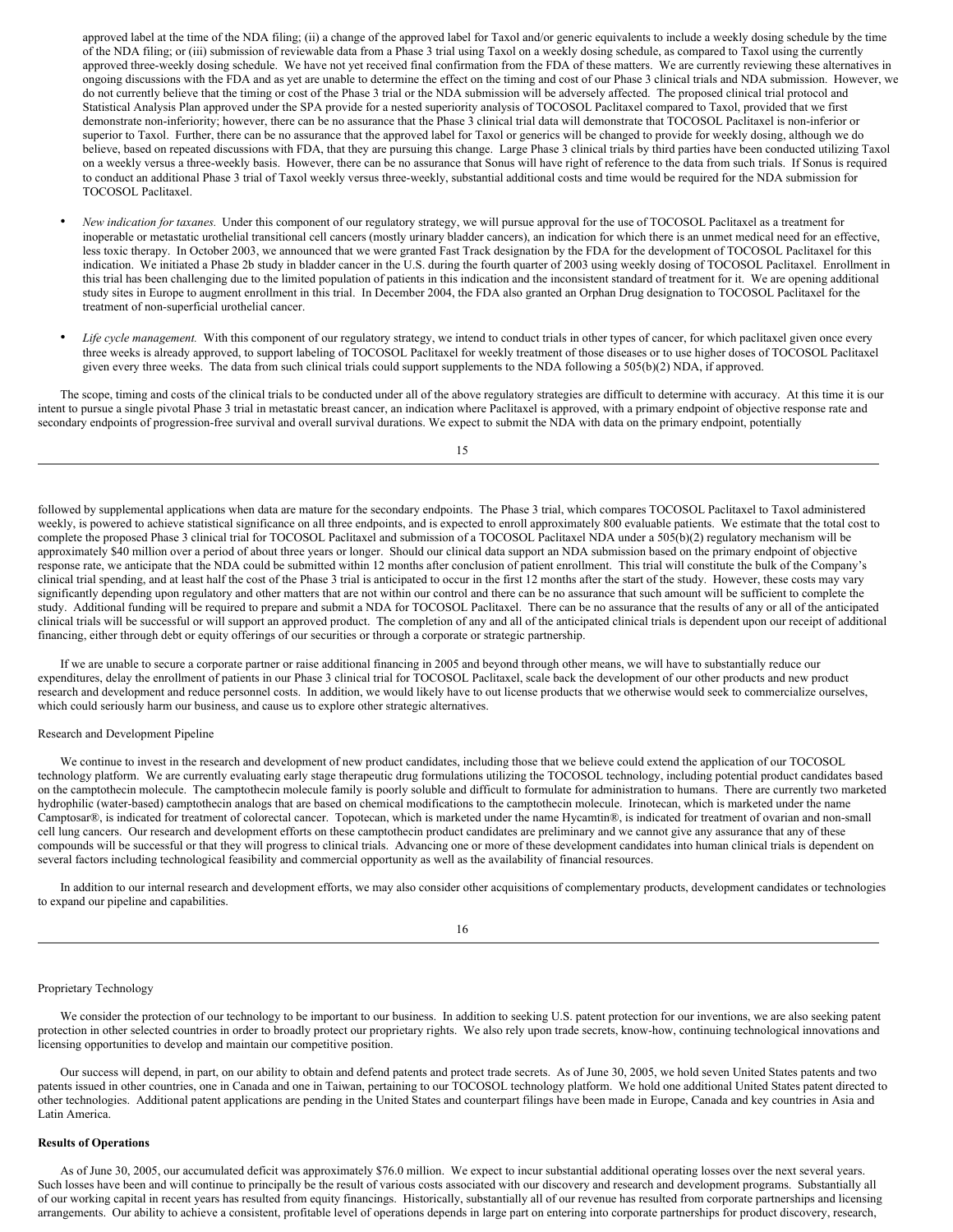development and commercialization, obtaining regulatory approvals for our products and successfully manufacturing and marketing our products once they are approved. Even if we are successful in the aforementioned activities our operations may not be profitable. In addition, payments under corporate partnerships and licensing arrangements are subject to significant fluctuations in both timing and amount. Therefore, our operating results for any period may fluctuate significantly and may not be comparable to the operating results for any other period.

We had no revenue for the three and six month periods ended June 30, 2005 and 2004, respectively.

Our research and development (R&D) expenses were \$2.9 million for the three months ended June 30, 2005 compared with \$2.7 million for the same period in 2004. Our R&D expenses were \$6.0 million for the six months ended June 30, 2005 compared with \$5.2 million for the same period in 2004. The increase for the six month period ended June 30, 2005 was primarily attributable to increased cost for personnel as we continue the development of TOCOSOL Paclitaxel in addition to development costs associated with product candidates in our pipeline. If we are successful in raising additional capital, either through a financing or pursuant to a corporate partnership, we expect R&D expenses to increase substantially upon commencement of our Phase 3 clinical trial for TOCOSOL Paclitaxel. If, however, we are unable to raise additional capital in 2005, we intend to scale back our R&D expenses commensurate with our resources.

Our general and administrative (G&A) expenses were \$1.3 million for the three months ended June 30, 2005 compared with \$1.2 million for the same period in 2004. Our G&A expenses were \$3.0 million for the six months ended June 30, 2005 compared with \$2.2 million for the same period in 2004. The increase for the six month period ended June 30, 2005 was primarily attributable to increased legal, business development and personnel costs in 2005. G&A expenses for the remainder of 2005 will be dependent on a variety of factors including fundraising, business development, and other administrative activities and could increase or decrease accordingly with the level of those activities and our ability to raise capital.

Our total operating expenses in 2005 are expected to increase from those experienced in the second quarter 2005 as we move into Phase 3 clinical development of TOCOSOL Paclitaxel. We estimate that R&D spending will comprise approximately 75%-80% of the anticipated spending in 2005, assuming we are successful in raising additional financing. A significant portion of the R&D spending will be devoted to the Phase 3 clinical trial for TOCOSOL Paclitaxel. These estimates and actual expenses are subject to change depending on many factors, including unforeseen expansion of study size or duration, complications in conducting or completing studies when the study begins, changes in FDA requirements, increased material costs and other factors. Additionally, we will be required to substantially reduce our anticipated R&D expenses if additional financing is not available in 2005.

Our other income, net was \$74,000 for the three months ended June 30, 2005 compared with \$55,000 for the same period in 2004. Our other income, net was \$165,000 for the six months ended June 30, 2005 compared with \$91,000 for the same period in 2004. The 2005 increases were due primarily to higher interest rates in 2005.

We had no income tax expense in the three months ended, June 30, 2005 or the same period in 2004 as we have incurred significant losses and has significant net operating loss carryforwards.

#### **Liquidity and Capital Resources**

We have historically financed operations with proceeds from equity financings and payments under contractual agreements with third parties. At June 30, 2005, we had cash, cash equivalents and marketable securities totaling \$11.4 million compared to \$20.6 million at December 31, 2004. The decrease was primarily due to the net loss for six months ended June 30, 2005 of \$8.9 million.

Net cash used in operating activities for the six months ended June 30, 2005, and 2004, was \$9.2 million and \$6.7 million, respectively. Expenditures in all periods were a result of R&D expenses, including clinical trial costs, and G&A expenses in support of our operations and product development activities primarily related to TOCOSOL Paclitaxel and to a lesser extent other potential product candidates. G&A expenses for the remainder of 2005 will be dependent on a variety of factors including fundraising, business development, and other administrative activities and could increase or decrease accordingly with the level of those activities. Our R&D expenses are also dependent upon the scope of our clinical trial activities. We recognized no revenues in either of the periods presented and paid no corporate income taxes.

Net cash provided by (used in) investing activities for the six months ended June 30, 2005, and 2004 was \$11.6 million and (\$7.6 million), respectively. The cash provided by investing activities in 2005 was primarily related to maturities and sales of marketable securities occurring in the normal course of business. The cash used in investing activities in 2004 was primarily related to purchases of short-term investments and purchases of property and equipment, offset in part by maturities and sales of marketable securities occurring in the normal course of business. Activity related to short-term marketable securities relates primarily to the investment of money raised in equity financings and the related maturities and sales of those investments recorded accordingly to provide working capital to us on an as needed basis.

Net cash provided by financing activities for the six months ended June 30, 2005, and 2004 was \$57,000 and \$15.9 million, respectively. The net cash provided by financing activities in 2005 primarily related to the issuance of common stock under employee benefit plans, offset in part by payments on lease obligations. The net cash provided by financing activities in 2004 primarily related to proceeds from an equity financing.

#### 18

We expect that our cash requirements will continue to increase in future periods due to development costs associated with TOCOSOL Paclitaxel and other product candidates. Based on our scaled-back 2005 operating plan, which includes certain cost reductions, we estimate that existing cash, cash equivalents and marketable securities will be sufficient to meet our cash requirements through at least the end of first quarter 2006. We intend to raise at least \$10.0 million in additional cash through debt or equity financing or pursuant to a corporate partnership in 2005, to permit us to proceed with certain of our product development efforts, which are currently not included in the 2005 operating plan. We are also seeking the additional financing or a corporate partnership to allow us to proceed with the enrollment of patients in the Phase 3 clinical trial of TOCOSOL Paclitaxel. As of June 30, 2005, we had not closed on additional funding. We had originally targeted contingency spending cuts for the beginning of the third quarter. However, due to the continued ability to manage second half 2005 program spending as well as prudent cash management during the first half of 2005, we have been able to defer the contingency spending cuts such that key programs could continue until the end of the third quarter. If we are unable to raise additional funds through either a corporate partnership and/or an equity financing by the end of the third quarter, we will need to implement our contingency spending plan, such that we would have sufficient cash to fund our operations through at least the end of the first quarter of 2006. Under this assumption, the required operations scale back would be significant, and would involve reductions in programs, operations and personnel which would materially impact our ability to initiate the Phase 3 clinical trial for TOCOSOL Paclitaxel and advance product candidates along in development. Our current balance of cash and marketable securities should enable us to proceed with the development and testing of TOCOSOL Paclitaxel up to the point of patient enrollment in the Phase 3 clinical trial. Enrollment of patients in the Phase 3 trial cannot occur until we have additional funding either through a corporate partner or other type of financing. In addition to funding planned in 2005, we will need additional capital to complete the development of TOCOSOL Paclitaxel and other product candidates. We estimate that the total cost to complete the Phase 3 clinical trial for TOCOSOL Paclitaxel and submission of a TOCOSOL Paclitaxel NDA under a 505(b)(2) regulatory mechanism will be approximately \$40 million over a period of about three years or longer. However, the scope, timing and costs of the Phase 3 clinical trial are difficult to determine with accuracy and these costs may vary significantly depending upon regulatory and other matters that are not within our control. There can be no assurance that such amount will be sufficient to submit a NDA for TOCOSOL Paclitaxel. We will need additional capital over such period of time to support our continuing operations exclusive of the Phase 3 clinical trial. Should our clinical data support an NDA submission based on the primary endpoint of objective response rate, we anticipate that the NDA could be submitted within twelve months after conclusion of patient enrollment. Our future capital requirements depend on many factors including: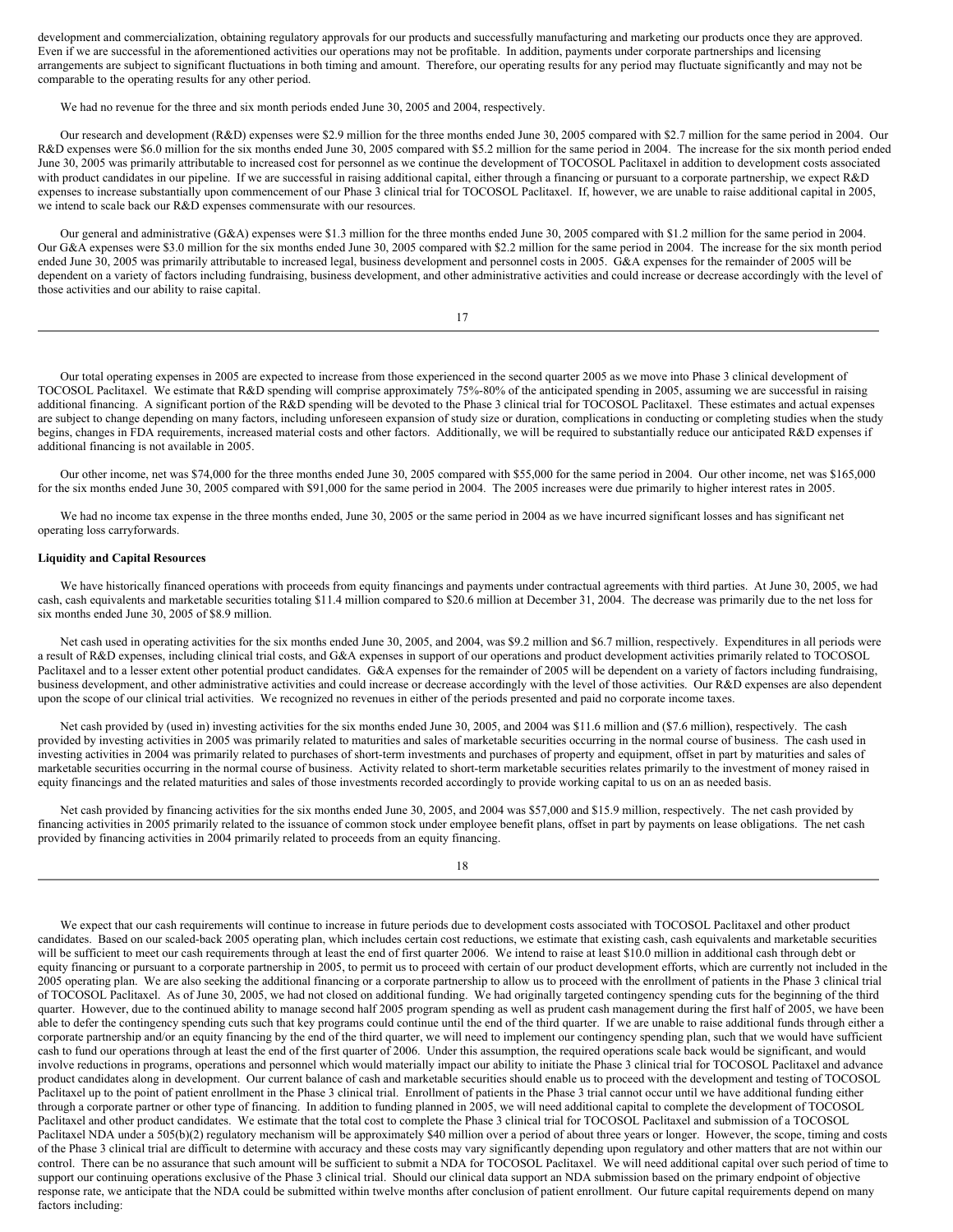- our ability to obtain and timing of payments, if any, under corporate partner agreements and/or debt or equity financings;
- timing and costs of preclinical development, clinical trials and regulatory approvals;
- drug discovery and research and development;
- entering into new collaborative or product license agreements;
- timing and costs of technology transfer associated with manufacturing and supply agreements; and
- costs related to obtaining, defending and enforcing patents.

Any future debt or equity financing, if available, may result in substantial dilution to existing stockholders, and debt financing, if available, may include restrictive covenants. If we are unable to raise additional financing in 2005 and beyond, we will have to substantially reduce our expenditures, scale back the development of our products and new product research and development and reduce personnel costs. In addition, we would likely have to out license products that we otherwise would seek to commercialize ourselves, which could seriously harm our business, and cause us to explore other strategic alternatives.

19

We have contractual obligations in the form of operating leases and leasehold financing arrangements. We have remaining contractual obligations through 2007 under our operating leases of \$1.5 million and \$61,000 under our leasehold financing agreements. The following table summarizes our contractual obligations, including interest as of June 30, 2005:

| Contractual                 |          |  | Less than 1 |  |           |  |                          |  | More than 5 |  |
|-----------------------------|----------|--|-------------|--|-----------|--|--------------------------|--|-------------|--|
| <b>Obligations</b>          | Total    |  | vear        |  | 1-3 vears |  | 3-5 years                |  | vears       |  |
| Lease financing obligations | 60,786   |  | 30.393      |  | 30,393    |  |                          |  |             |  |
| Operating lease obligations | .491.833 |  | 695.052     |  | 796.781   |  |                          |  |             |  |
| Total                       | .552,619 |  | 725,445     |  | 827,174   |  | $\overline{\phantom{a}}$ |  |             |  |

#### **Critical Accounting Policies and Estimates**

- *Cash and Cash Equivalents.* We consider investments in highly liquid instruments purchased with a remaining maturity of 90 days or less to be cash equivalents. The amounts are recorded at cost, which approximate fair market value. Our cash equivalents and marketable securities consist principally of commercial paper, money market securities, corporate bonds/notes and government agency securities. We have classified our entire investment portfolio as available-for-sale. Available-for-sale securities are carried at fair value, with unrealized gains and losses reported as a separate component of stockholders' equity and included in accumulated other comprehensive income. The amortized cost of investments is adjusted for amortization of premiums and accretion of discounts to maturity. Such amortization and accretion are included in interest income. Interest earned on securities is included in interest income. We consider marketable securities with maturity greater than twelve months long-term and maturity less than twelve months short-term.
- Revenue Recognition. Since inception, we have generated revenue from collaborative agreements, licensing fees and from the assignment of developed and patented technology. We have recognized this revenue primarily through up-front, milestone and licensing payments. We recognize license revenue from intellectual technology agreements. Generally, the payments received under these research collaboration agreements are contractually not refundable even if the research effort is not successful. Performance under our collaborative agreements is measured by scientific progress, as mutually agreed upon by us and our collaborators.

Up-front Payments: Up-front payments from our research collaborations include payments for technology transfer and access rights. Non-refundable, up-front payments received in connection with collaborative research and development agreements are deferred and recognized on a straight-line basis over the relevant periods specified in the agreement, generally the research term. When the research term is not specified in the agreement and instead the agreement specifies the completion or attainment of a particular development goal, an estimate is made of the time required to achieve that goal considering experience with similar projects, level of effort and the development stage of the project. The basis of the revenue recognition is reviewed and adjusted based on the status of the project against the estimated timeline as additional information becomes available.

Milestones: Payments for milestones that are based on the achievement of substantive and at risk-performance criteria are recognized in full at such time as the specified milestone has been achieved according to the terms of the agreement. When payments are not for substantive and at-risk milestones revenue is recognized as if the payment was an up-front fee.

License Fees: Non-refundable license fees where we have completed all future obligations are recognized as revenue in the period when persuasive evidence of an agreement exists, delivery has occurred, collectability is reasonably assured and the price is fixed and determinable.

Royalty Income: Royalties from licensees are based on reported sales of licensed products and revenue is calculated based on contract terms when reported sales are reliably measurable and collectability is reasonably assured.

- *Research and Development Expenses.* Pursuant to SFAS No. 2,*Accounting for Research and Development Costs*, our research and development costs are expensed as incurred. In instances where we enter into collaborative agreements with third parties, costs are expensed the earlier of when amounts are due or when services are performed. In instances where we enter into agreements with third parties for research and/or clinical trial activities, costs are expensed the earlier of when amounts are due or when services are performed. Research and development expenses include, but are not limited to, payroll and personnel expenses, lab expenses, clinical trial and related clinical manufacturing costs, facilities and overhead costs.
- *Use of Estimates.* Our discussion and analysis of our financial condition and results of operations is based upon our financial statements, which have been prepared in accordance with accounting principles generally accepted in the United States. The preparation of these financial statements requires us to make estimates and judgments in certain circumstances that affect the reported amounts of assets, liabilities, revenues and expenses, and related disclosure of contingent liabilities. In preparing these financial statements, management has made its best estimates and judgments of certain amounts included in the financial statements, giving due consideration to materiality. On an on-going basis, we evaluate our estimates, including those related to revenue recognition, marketable securities, income taxes, clinical trials, and other contingencies. Management bases its estimates on historical experience and on various other assumptions that are believed to be reasonable under the circumstances. Actual results could differ from these estimates.

#### *Recent Accounting Pronouncements*

In December 2004, the Financial Accounting Standards Board ("FASB") issued SFAS No. 123R,*Share Based Payment*. This statement is a revision to SFAS 123 and supersedes Accounting Principles Board (APB) Opinion No. 25, Accounting for Stock Issued to Employees, and amends FASB Statement No. 95, Statement of Cash Flows.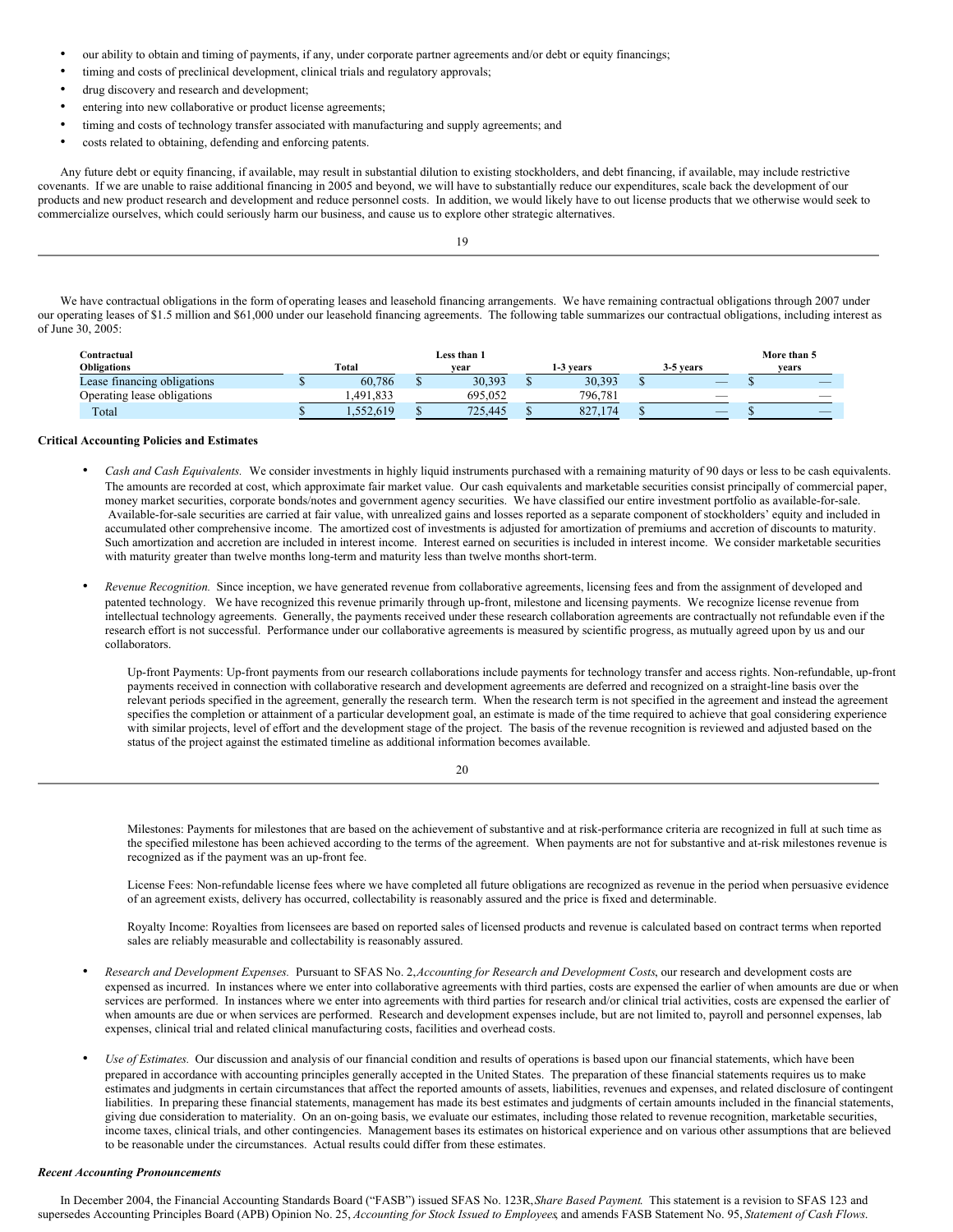This statement requires a public entity to expense the cost of employee services received in exchange for an award of equity instruments. This statement also provides guidance on valuing and expensing these awards, as well as disclosure requirements of these equity arrangements. This statement originally was effective for the first interim reporting period that begins after June 15, 2005 but the effective date was subsequently delayed by the Securities and Exchange Commission to January 1, 2006.

SFAS 123R permits public companies to choose between the following two adoption methods:

- 2. A "modified prospective" method in which compensation cost is recognized beginning with the effective date (a) based on the requirements of SFAS 123R for all share-based payments granted after the effective date and (b) based on the requirements of Statement 123 for all awards granted to employees prior to the effective date of SFAS 123R that remain unvested on the effective date, or
- 2. A "modified retrospective" method which includes the requirements of the modified prospective method described above, but also permits entities to restate based on the amounts previously recognized under SFAS 123 for purposes of pro forma disclosures either (a) all prior periods presented or (b) prior interim periods of the year of adoption.

As permitted by SFAS 123, we currently account for share-based payments to employees using APB Opinion 25's intrinsic value method and, as such, we generally recognize no compensation cost for employee stock options. The impact of the adoption of SFAS 123R cannot be predicted at this time because it will depend on levels of share-based payments granted in the future. However, valuation of employee stock options under SFAS 123R is similar to SFAS 123, with minor exceptions. Accordingly, the adoption of SFAS 123R's fair value method will have a significant impact on our results of operations, although it will have no impact on our overall financial position.

22

#### **Certain Factors That May Affect Our Business and Future Results**

We will need additional capital in the future, and if it is not available on terms acceptable to us, or at all, we would have to scale back our expenditures, development *and commercialization activities as well as reduce personnel costs.*

We expect that our cash requirements will continue to increase in future periods due to development costs associated with TOCOSOL Paclitaxel and other product candidates. Based on our scaled-back 2005 operating plan, which includes certain cost reductions, we estimate that existing cash, cash equivalents and marketable securities will be sufficient to meet our cash requirements through at least the end of first quarter 2006. We intend to raise at least \$10.0 million in additional cash through debt or equity financing or pursuant to a corporate partnership in 2005, to permit us to proceed with certain of our product development efforts, which are currently not included in the 2005 operating plan. We are also seeking the additional funding or a corporate partnership to allow us to proceed with the enrollment of patients in the Phase 3 clinical trial of TOCOSOL Paclitaxel. As of June 30, 2005, we had not closed on additional funding. We had originally targeted contingency spending cuts for the beginning of the third quarter. However, due to the continued ability to manage second half 2005 program spending as well as prudent cash management during the first half of 2005, we have been able to defer the contingency spending cuts such that key programs could continue until the end of the third quarter. If we are unable to raise additional funds through either a corporate partnership and/or an equity financing by the end of the third quarter, we will need to implement our contingency spending plan, such that we would have sufficient cash to fund our operations through at least the end of the first quarter of 2006. Under this assumption, the required operations scale back would be significant, and would involve reductions in programs, operations and personnel which would materially impact our ability to initiate the Phase 3 clinical trial for TOCOSOL Paclitaxel and advance product candidates along in development. Our current balance of cash and marketable securities should enable us to proceed with the development and testing of TOCOSOL Paclitaxel up to the point of patient enrollment in the Phase 3 clinical trial. Enrollment of patients in the Phase 3 trial cannot occur until we have additional funding either through a corporate partner or other type of financing. In addition to funding planned in 2005, we will need additional capital to complete the development of TOCOSOL Paclitaxel and other product candidates. We estimate that the total cost to complete the Phase 3 clinical trial for TOCOSOL Paclitaxel and submission of a TOCOSOL Paclitaxel NDA under a 505(b)(2) regulatory mechanism over a period of three years will be approximately \$40 million. However, the scope, timing and costs of the Phase 3 clinical trial are difficult to determine with accuracy and these costs may vary significantly depending upon regulatory and other matters that are not within our control. There can be no assurance that such amount will be sufficient to submit a NDA for TOCOSOL Paclitaxel. Should our clinical data support an NDA submission based on the primary endpoint of objective response rate, we anticipate that the NDA could be submitted within twelve months after conclusion of patient enrollment. Our future capital requirements depend on many factors including:

- our ability to obtain and timing of payments, if any, under corporate partner agreements or other financing;
- timing and costs of preclinical development, clinical trials and regulatory approvals;
- entering into new collaborative or product license agreements;
- timing and costs of technology transfer associated with manufacturing and supply agreements; and
- costs related to obtaining, defending and enforcing patents.

Any future debt or equity financing, if available, may result in substantial dilution to existing stockholders, and debt financing, if available, may include restrictive covenants. If we are unable to raise additional financing in 2005 and beyond, we will have to substantially reduce our expenditures, scale back the development of our products and new product research and development and reduce our

23

personnel costs. In addition, we would likely have to out license products that we otherwise would seek to commercialize ourselves, which could seriously harm our business, and cause us to explore other strategic alternatives.

Governmental regulatory requirements are lengthy and expensive and failure to obtain necessary approvals will prevent us or our partners from commercializing a *product.*

We are subject to uncertain governmental regulatory requirements and a lengthy approval process for our products prior to any commercial sales of our products. The development and commercial use of our products are regulated by the U.S. Food and Drug Administration, or FDA, the European Medicines Evaluation Agency, or EMEA, and comparable regulatory agencies in other countries. The regulatory approval process for new products is lengthy and expensive. Before we can submit an application to the FDA and comparable international agencies, the product candidate must undergo extensive testing, including animal studies and human clinical trials that can take many years and require substantial expenditures. Data obtained from such testing may be susceptible to varying interpretations, which could delay, limit or prevent regulatory approval. In addition, changes in regulatory policy for product approval may cause additional costs in our efforts to secure necessary approvals.

Our product candidates are subject to significant uncertainty because they are in both early to late stages of development and are subject to regulatory approval. The results of preclinical and clinical testing of our products are uncertain and regulatory approval of our products may take longer or be more expensive than anticipated, which could have a material adverse effect on our business, financial condition and results of operations. In June 2005, the FDA completed its review of the contents of the SPA for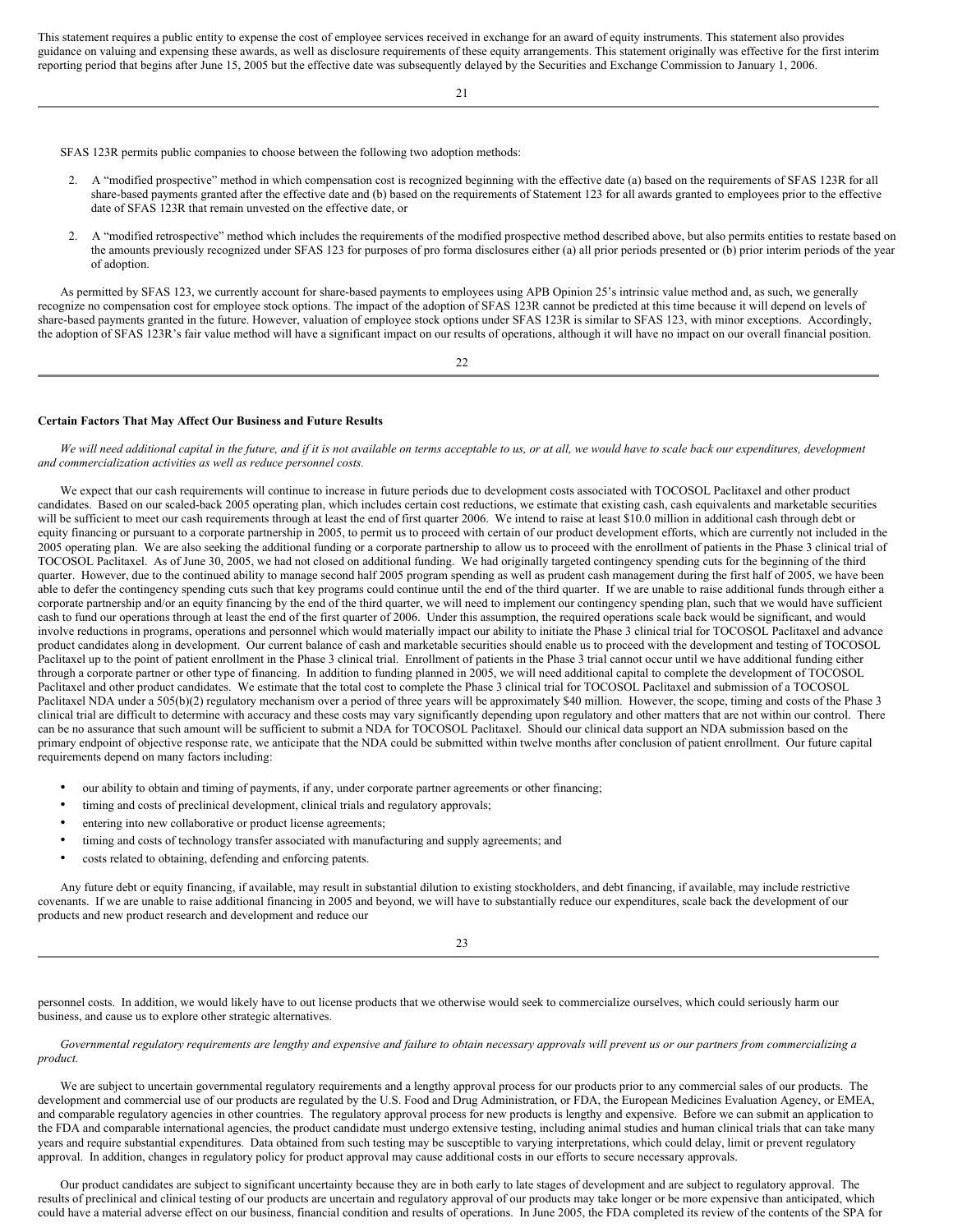TOCOSOL Paclitaxel. Written communication from FDA indicated that the FDA and Sonus have agreement on the protocol for the Phase 3 pivotal study and on the formal written plans for how the study will be conducted. We also asked the FDA to address the proposed basis for approval of the NDA, and the FDA has indicated to Sonus that approval under 505(b)(2) will require either (i) demonstration of superiority of TOCOSOL Paclitaxel as compared to Taxol, if the Taxol dosing regimen used differs from the approved label at the time of the NDA filing; (ii) a change of the approved label for Taxol and/or generic equivalents to include a weekly dosing schedule by the time of the NDA filing; or (iii) submission of reviewable data from a Phase 3 trial using Taxol on a weekly dosing schedule, as compared to Taxol using the currently approved threeweekly dosing schedule. We have not yet received final confirmation from the FDA of these matters. We are currently reviewing these alternatives in ongoing discussions with the FDA and as yet are unable to determine the effect on the timing and cost of our Phase 3 clinical trials and NDA submission. However, we do not currently believe that the timing or cost of the Phase 3 trial or the NDA submission will be adversely affected. The proposed clinical trial protocol and Statistical Analysis Plan approved under the SPA provide for a nested superiority analysis of TOCOSOL Paclitaxel compared to Taxol, provided that we first demonstrate non-inferiority; however, there can be no assurance that the Phase 3 clinical trial data will demonstrate that TOCOSOL Paclitaxel is non-inferior or superior to Taxol. Further, there can be no assurance that the approved label for Taxol or generics will be changed to provide for weekly dosing, although we do believe, based on repeated discussions with FDA, that they are pursuing this change. Large Phase 3 clinical trials by third parties have been conducted utilizing Taxol on a weekly versus a three-weekly basis. However, there can be no assurance that Sonus will have right of reference to the data from such trials. If Sonus is required to conduct an additional Phase 3 trial of Taxol weekly versus three-weekly, substantial additional costs and time would be required for the NDA submission for TOCOSOL Paclitaxel. In addition, there is pending litigation attacking the utilization of the 505(b) (2) regulatory strategy generally. There can be no assurance that such litigation will not be successful. A 505(b)(2) application permits us to rely upon the FDA's findings of safety and efficacy for a previously approved drug product without requiring us to obtain a right of reference from the original applicant. In addition to permitting reliance upon the FDA's prior findings of safety and effectiveness for previously

24

approved drugs, section 505(b)(2) continues to allow reliance on third party data that is available in published literature and which establishes the safety and effectiveness of a drug. However, we are required to provide any additional clinical data necessary to demonstrate the safety and effectiveness of differences between the original drug and the 505(b)(2) drug, so while unnecessary duplication of preclinical and certain human studies is avoided, specific studies may be required to establish the relevance and applicability of prior findings for our particular product formulation. We cannot predict if or when any of our products under development will be commercialized.

#### *If we fail to develop products, then we may never realize revenue from product commercialization.*

A key element of our business strategy is to utilize our technologies for the development and commercialization of products that utilize our TOCOSOL technology platform. Most of our attention and resources are directed to the development of TOCOSOL, a technology that provides a novel approach to the formulation of water insoluble compounds for therapeutic applications. Significant expenditures in additional research and development, clinical testing, regulatory, manufacturing, and sales and marketing activities will be necessary in order for us to demonstrate the efficacy of our products, or commercialize any products developed with our technology. There can be no assurance that TOCOSOL based products under development or any future products will be safe or efficacious. If the TOCOSOL based products under development are ultimately ineffective in treating cancer, do not receive the necessary regulatory approvals or do not obtain commercial acceptance, we will incur additional losses, our accumulated deficit will increase and our business will be materially adversely affected.

Even if we are successful in developing our products, there is no assurance that such products will receive regulatory approval or that a commercially viable market will develop.

#### We have a history of operating losses which we expect will continue and we may never become profitable.

We have experienced significant accumulated losses since our inception, and are expected to incur net losses for the foreseeable future. These losses have resulted primarily from expenses associated with our research and development activities, including nonclinical and clinical trials, and general and administrative expenses. As of June 30, 2005, our accumulated deficit totaled \$76.0 million. We anticipate that our operating losses will continue as we further invest in research and development for our products. We will not generate any product revenue unless and until we receive regulatory approval, which is not likely to occur in the near future. Even if we generate significant product revenue, there can be no assurance that we will be able to achieve or sustain profitability. Our results of operations have varied and will continue to vary significantly and depend on, among other factors:

- our ability to obtain, and timing of payments, if any, under corporate partner agreements or other financing;
- timing and costs of preclinical development, clinical trials and regulatory approvals;
- drug discovery and research and development;
- timing and costs of technology transfer associated with manufacturing and supply agreements; and
- costs related to obtaining, defending and enforcing patents.

25

#### *We depend on third parties for funding, clinical development, manufacturing and distribution.*

We are dependent, and may in the future be dependent, on third parties for funding or performance of a variety of key activities including research, clinical development, manufacturing, marketing, sales and distribution of our products. Our current business strategy is to enter into agreements with third parties both to license rights to our potential products and to develop and commercialize new products. We currently do not have any arrangements with third parties that will provide any funding to us. If we are unable to establish these arrangements with third parties, if they are terminated or the collaborations are not successful, we will be required to identify alternative sources of funding to finance research, clinical development, manufacturing, marketing, sales and/or distribution. Our inability to secure additional funding would have a material adverse effect on our business, financial condition and results of operations. Our success depends in part upon the performance by these collaborators of their responsibilities under these arrangements. We have no control over the resources that any potential partner may devote to the development and commercialization of products under these potential collaborations and our partners may fail to conduct their collaborative activities successfully or in a timely manner.

#### If we lose our key personnel or are unable to attract and retain qualified scientific and management personnel, we may be unable to become profitable.

We are highly dependent on our key executives, including Michael A. Martino, President & Chief Executive Officer, Michael B. Stewart, Senior Vice President & Chief Medical Officer and Alan Fuhrman, Senior Vice President & Chief Financial Officer. We do not have employment agreements in place with these key executives nor do we maintain any key person life insurance coverage on these persons. The loss of any of these key executives or the inability to recruit and retain qualified scientific personnel to perform research and development and qualified management personnel could have a material adverse effect on our business, financial condition and results of operations. There can be no assurance that we will be able to attract and retain such personnel on acceptable terms, if at all, given the competition for experienced scientists and other personnel among numerous medical and pharmaceutical companies, universities and research institutions.

#### Future U.S. or international legislative or administrative actions also could prevent or delay regulatory approval of our products.

Even if regulatory approvals are obtained, they may include significant limitations on the indicated uses for which a product may be marketed. A marketed product also is subject to continual FDA, EMEA and other regulatory agency review and regulation. Later discovery of previously unknown problems or failure to comply with the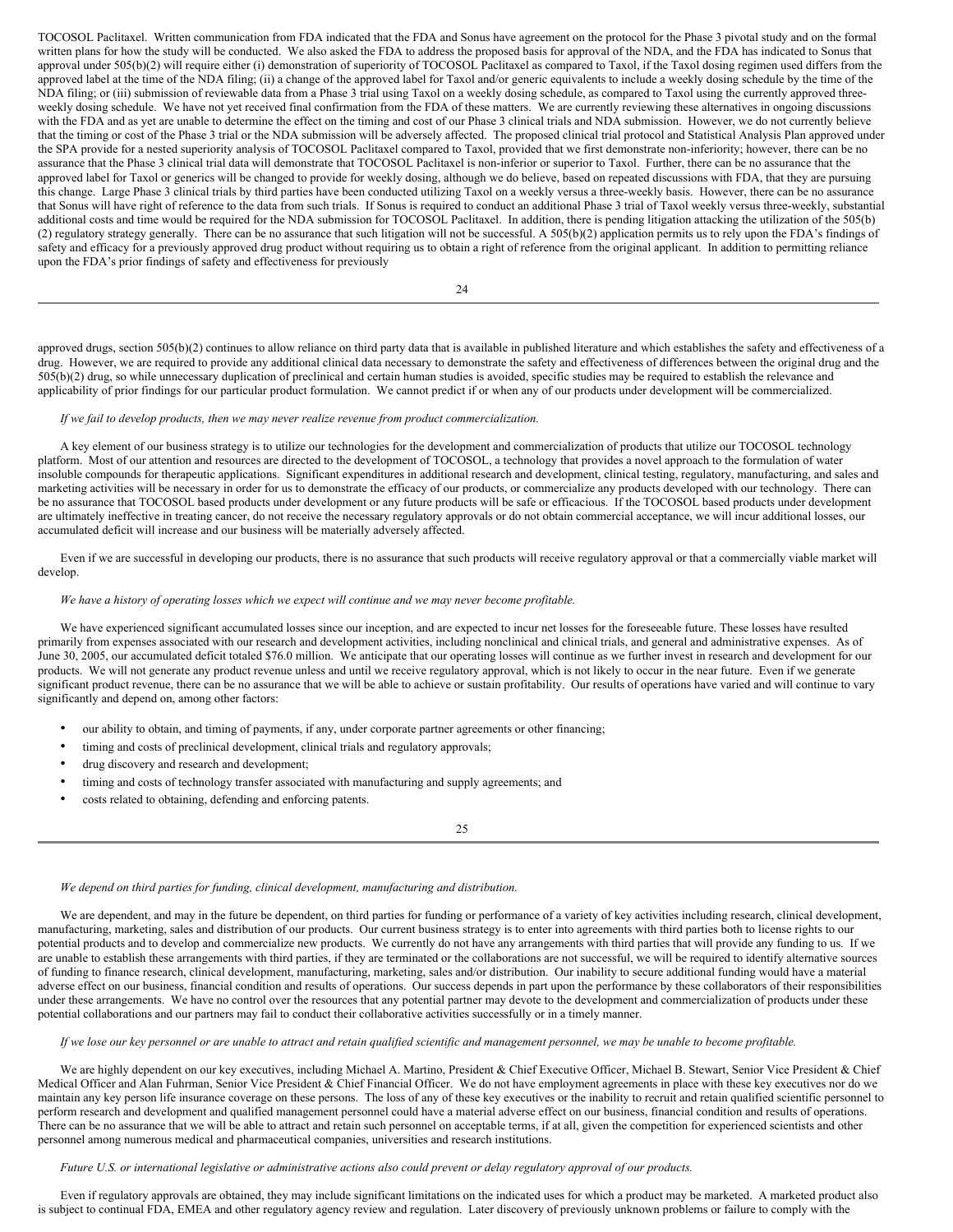applicable regulatory requirements may result in restrictions on the marketing of a product or withdrawal of the product from the market, as well as possible civil or criminal sanctions. In addition, if marketing approval is obtained, the FDA, EMEA or other regulatory agency may require post-marketing testing and surveillance programs to monitor the product's efficacy and side effects. Results of these post-marketing programs may prevent or limit the further marketing of a product.

The development of pharmaceutical products in general and the development of paclitaxel reformulations in particular is extremely competitive, and if we fail to compete *ef ectively, it would negatively impact our business.*

Competition in the development of pharmaceutical products is intense and expected to increase. We also believe that other medical and pharmaceutical companies will compete with us in the areas of

research and development, acquisition of products and technology licenses, and the manufacturing and marketing of our products. Success of products in these fields will be based primarily on:

- efficacy:
- safety;
- price;
- ease of administration:
- breadth of approved indications; and
- physician, healthcare payor and patient acceptance.

Several other companies are developing paclitaxel reformulations with a goal of delivering a more effective and tolerable therapy than the approved paclitaxel products. Some of these products are further in development than TOCOSOL Paclitaxel and may achieve regulatory approval before our product. On January 7, 2005, American Pharmaceutical Partners obtained FDA approval to market its paclitaxel-based product, Abraxane® (paclitaxel protein-bound particles for injectible suspension). In addition, Aventis has a taxane product, Taxotere, which is similar to paclitaxel and is marketed for the treatment of breast and non-small cell lung cancers. As a result of the increased competition, the price for paclitaxel products has been under pressure and may drop significantly even if we achieve regulatory approval.

Many of our competitors and potential competitors, including large pharmaceutical, chemical and biotechnology concerns and universities and other research institutions, have substantially greater financial, technical and human resources than we do and have substantially greater experience in developing products, obtaining regulatory approvals and marketing and manufacturing medical products. Accordingly, these competitors may succeed in obtaining FDA approval for their products more rapidly than us. In addition, other technologies or products may be developed that have an entirely different approach that would render our technology and products noncompetitive or obsolete. If we fail to compete effectively, it would have a material adverse effect on our business, financial condition and results of operations.

#### We rely on third party suppliers and manufacturers to produce products that we develop and failure to retain such suppliers and manufacturers would adversely impact *our ability to commercialize our products.*

We currently rely on third parties to supply the chemical ingredients necessary for our drug product candidates. We have entered into supply agreements for the supply of GMP grade paclitaxel, which is the active pharmaceutical ingredient in TOCOSOL Paclitaxel. The chemical ingredients for our products are manufactured by a limited number of vendors. The inability of these vendors to supply medical-grade materials to us could delay the manufacturing of, or cause us to cease the manufacturing of our products. We also rely on third parties to manufacture our products for research and development and clinical trials. SICOR Pharmaceuticals, Inc. is our primary manufacturer of TOCOSOL Paclitaxel for clinical studies and has also agreed to manufacture TOCOSOL Paclitaxel for commercialization. The SICOR agreement has an initial term of five years after market introduction of TOCOSOL Paclitaxel, provided that market introduction occurs before June 2009, and is not terminable at will. We previously manufactured clinical supplies of TOCOSOL Paclitaxel at other GMP certified contract laboratories. Suppliers and manufacturers of our products must operate under GMP regulations, as required by the FDA, and there are a limited number of contract manufacturers that operate under GMP regulations. GMP are enumerated in FDA regulations and guidance documents. The facilities, procedures, and operations of our contract manufacturers must be determined to be adequate by the FDA before approval of product manufacturing. Manufacturing facilities are subject to inspections by the FDA for compliance with GMP, licensing specifications, and other FDA regulations. Failure to comply with FDA and other governmental regulations can result in fines, unanticipated compliance

expenditures, recall or seizure of products, total or partial suspension of production and/or distribution, suspension of the FDA's review of NDAs, injunctions and criminal prosecution. Any of these actions could have a material adverse effect on us. Our reliance on independent manufacturers involves a number of other risks, including the absence of adequate capacity, the unavailability of, or interruptions in, access to necessary manufacturing processes and reduced control over delivery schedules. If our manufacturers are unable or unwilling to continue manufacturing our products in required volumes or have problems with commercial scale-up, we will have to identify acceptable alternative manufacturers. The use of a new manufacturer may cause significant interruptions in supply if the new manufacturer has difficulty manufacturing products to our specifications. Further, the introduction of a new manufacturer may increase the variation in the quality of our products.

#### Failure to satisfy Nasdaq National Market Listing requirements may result in our common stock being delisted from The Nasdaq National Market.

Our common stock is currently listed on The Nasdaq National Market under the symbol "SNUS." For continued inclusion on The Nasdaq National Market, we must maintain among other requirements stockholders' equity of at least \$10.0 million, a minimum bid price of \$1.00 per share and a market value of our public float of at least \$5.0 million; or market capitalization of at least \$50 million, a minimum bid price of \$1.00 per share and a market value of our public float of at least \$15.0 million. As of June 30, 2005, we had stockholders' equity of approximately \$10.4 million. Based upon our current operating plan, in the absence of any additional capital generated through a corporate partnership or equity financing, we anticipate that our stockholders' equity will be below \$10.0 million at September 30, 2005. In the event that we fail to satisfy the listing standards on a continuous basis, our common stock may be removed from listing on The Nasdaq National Market. If our common stock were delisted from The Nasdaq National Market, our common stock may be transferred to the Nasdaq SmallCap Market if we satisfy the listing criteria for the Nasdaq SmallCap Market or trading of our common stock, if any, may be conducted in the over-the-counter market in the so-called "pink sheets" or, if available, the National Association of Securities Dealer's "Electronic Bulletin Board." In addition, delisting from Nasdaq may subject our common stock to so-called "penny stock" rules. These rules impose additional sales practice and market making requirements on broker-dealers who sell and/or make a market in such securities. Consequently, broker-dealers may be less willing or able to sell and/or make a market in our common stock. Additionally, an investor would find it more difficult to dispose of, or to obtain accurate quotations for the price of, our common stock. As a result of a delisting, it may become more difficult for us to raise funds through the sale of our securities.

If we fail to secure adequate intellectual property protection or become involved in an intellectual property dispute, it could significantly harm our financial results and *ability to compete.*

Our success will depend, in part, on our ability to obtain and defend patents and protect trade secrets. As of June 30, 2005, we hold seven United States patents and two patents issued in other countries, one in Canada and one in Taiwan, pertaining to our TOCOSOL technology platform. We hold one additional United States patent directed to other technologies. Additional patent applications are pending in the United States and counterpart filings have been made in Europe, Canada and key countries in Asia and

<sup>27</sup>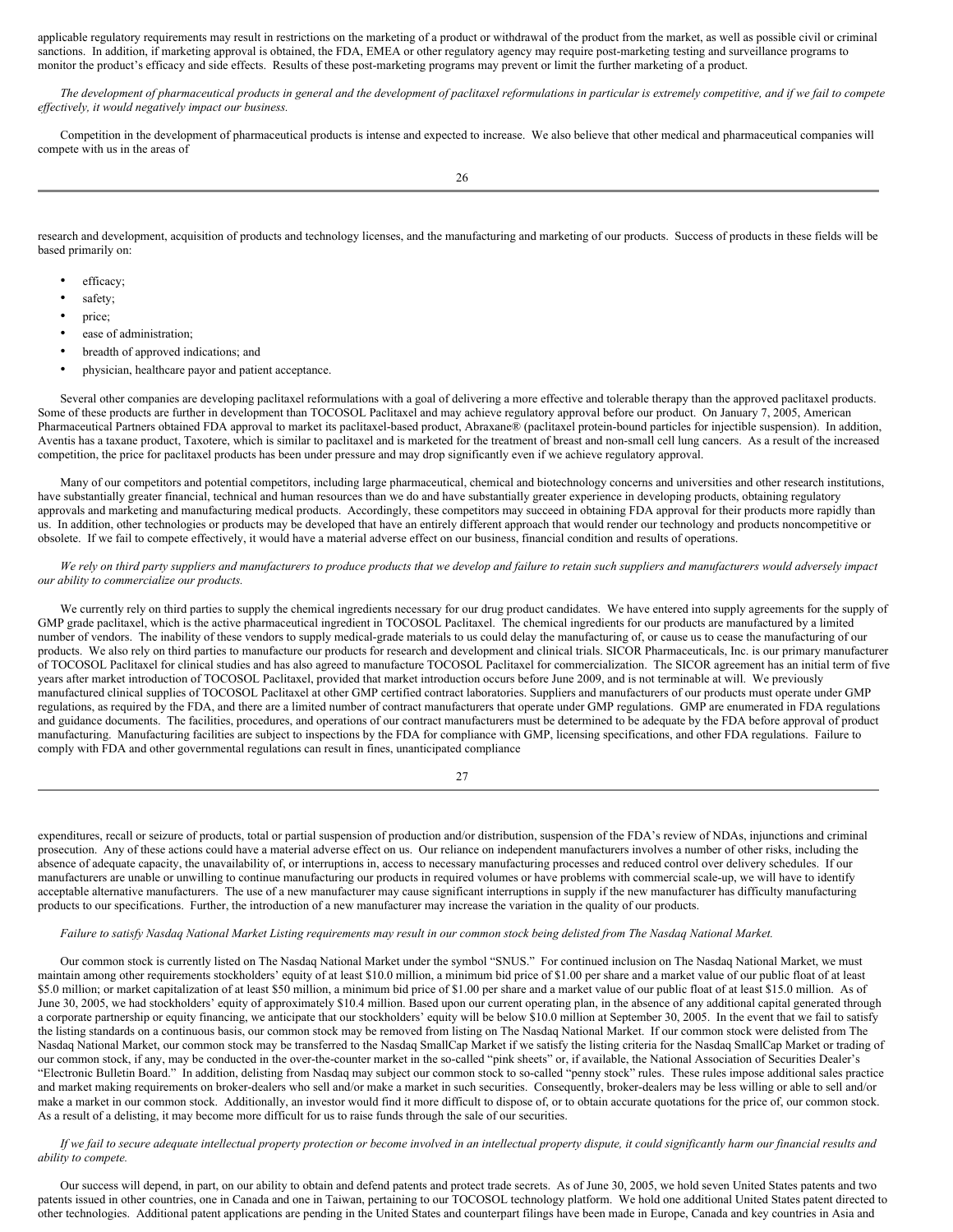Latin America. The patent position of medical and pharmaceutical companies is highly uncertain and involves complex legal and factual questions. There can be no assurance that any claims which are included in pending or future patent applications will be issued, that any issued patents will provide us with competitive advantages or will not be challenged by third parties, or that the existing or future patents of third parties will not have an adverse effect on our ability to commercialize our products. Furthermore, there can be no assurance that other companies will not independently develop similar products, duplicate any of our products or design around patents that may be issued to us. Litigation may be necessary to enforce any patents issued to us or to determine the scope and validity of others' proprietary rights in court or administrative proceedings. Any litigation or

28

administrative proceeding could result in substantial costs to us and distraction of our management. An adverse ruling in any litigation or administrative proceeding could have a material adverse effect on our business, financial condition and results of operations.

#### *Our commercial success will depend in part on not infringing patents issued to competitors.*

There can be no assurance that patents belonging to competitors will not require us to alter our products or processes, pay licensing fees or cease development of our current or future products. Any litigation regarding infringement could result in substantial costs to us and distraction of our management, and any adverse ruling in any litigation could have a material adverse effect on our business, financial condition and results of operations. Further, there can be no assurance that we will be able to license other technology that we may require at a reasonable cost or at all. Failure by us to obtain a license to any technology that we may require to commercialize our products would have a material adverse effect on our business, financial condition and results of operations. In addition, to determine the priority of inventions and the ultimate ownership of patents, we may participate in interference, reissue or re-examination proceedings conducted by the U.S. Patent and Trademark Office or in proceedings before international agencies with respect to any of our existing patents or patent applications or any future patents or applications, any of which could result in loss of ownership of existing, issued patents, substantial costs to us and distraction of our management.

#### Reimbursement procedures and future healthcare reform measures are uncertain and may adversely impact our ability to successfully sell pharmaceutical products.

Our ability to successfully sell any pharmaceutical products will depend in part on the extent to which government health administration authorities, private health insurers and other organizations will reimburse patients for the costs of future pharmaceutical products and related treatments. In the United States, government and other third-party payors have sought to contain healthcare costs by limiting both coverage and the level of reimbursement for new pharmaceutical products approved for marketing by the FDA. In some cases, these payors may refuse to provide any coverage for uses of approved products to treat medical conditions even though the FDA has granted marketing approval. Healthcare reform may increase these cost containment efforts. We believe that managed care organizations may seek to restrict the use of new products, delay authorization to use new products or limit coverage and the level of reimbursement for new products. Internationally, where national healthcare systems are prevalent, little if any funding may be available for new products, and cost containment and cost reduction efforts can be more pronounced than in the United States.

#### *If our products are not accepted by the medical community our business will suf er.*

Commercial sales of our proposed products will substantially depend upon the products' efficacy and on their acceptance by the medical community. Widespread acceptance of our products will require educating the medical community as to the benefits and reliability of the products. Our proposed products may not be accepted, and, even if accepted, we are unable to estimate the length of time it would take to gain such acceptance.

The businesses in which we engage have a risk of product liability, and in the event of a successful suit against us, our business could be severely harmed.

The testing, marketing and sale of pharmaceutical products entails a risk of product liability claims by consumers and others. While we currently maintain product liability insurance for our clinical trials with limits of \$5 million per claim in the aggregate, which we believe to be adequate for current non-commercial and pre-Phase 3 applications of our products, such insurance may not continue to be available at a reasonable cost for large scale clinical trials or commercial applications, or may not be

29

sufficient to fully cover any potential claims. In the event of a successful suit against us, the lack or insufficiency of insurance coverage could have a material adverse effect on our business and financial condition.

#### Since we use hazardous materials in our business, we may be subject to claims relating to improper handling, storage or disposal of these materials.

Our research and development activities involve the controlled use of hazardous materials, chemicals and various radioactive compounds. We are subject to federal, state and local laws and regulations governing the use, manufacture, storage, handling and disposal of such materials and certain waste products. Although we believe that our safety procedures for handling and disposing of such materials comply with the standards prescribed by state and federal regulations, the risk of accidental contamination or injury from these materials cannot be eliminated completely. In the event of such an accident, we could be held liable for any damages that result and any such liability not covered by insurance could exceed our resources. Compliance with environmental laws and regulations may be expensive, and current or future environmental regulations may impair our research, development or production efforts.

### Market volatility may affect our stock price and the value of an investment in our common stock may be subject to sudden decreases.

The trading price for our common stock has been, and we expect it to continue to be, volatile. The price at which our common stock trades depends upon a number of factors, including our historical and anticipated operating results, preclinical and clinical trial results, market perception of the prospects for biotechnology companies as an industry sector and general market and economic conditions, some of which are beyond our control. Factors such as fluctuations in our financial and operating results, changes in government regulations affecting product approvals, reimbursement or other aspects of our or our competitors' businesses, FDA review of our product development activities, the results of preclinical studies and clinical trials, announcements of technological innovations or new commercial products by us or our competitors, developments concerning key personnel and our intellectual property rights, significant collaborations or strategic alliances and publicity regarding actual or potential performance of products under development by us or our competitors could also cause the market price of our common stock to fluctuate substantially. In addition, the stock market has from time to time experienced extreme price and volume fluctuations. These broad market fluctuations may lower the market price of our common stock. Moreover, during periods of stock market price volatility, share prices of many biotechnology companies have often fluctuated in a manner not necessarily related to the companies' operating performance. Also, biotechnology or pharmaceutical stocks may be volatile even during periods of relative market stability. Accordingly, our common stock may be subject to greater price volatility than the stock market as a whole.

#### <span id="page-13-0"></span>**Item 3. Quantitative and Qualitative Disclosures About Market Risk**

The market risk inherent in our marketable securities portfolio represents the potential loss that could arise from adverse changes in interest rates. If market rates hypothetically increase immediately and uniformly by 100 basis points from levels at June 30, 2005, the decline in the fair value of our investment portfolio would not be material. Because we have the ability to hold our fixed income investments until maturity, we do not expect our operating results or cash flows to be affected to any significant degree by a sudden change in market interest rates.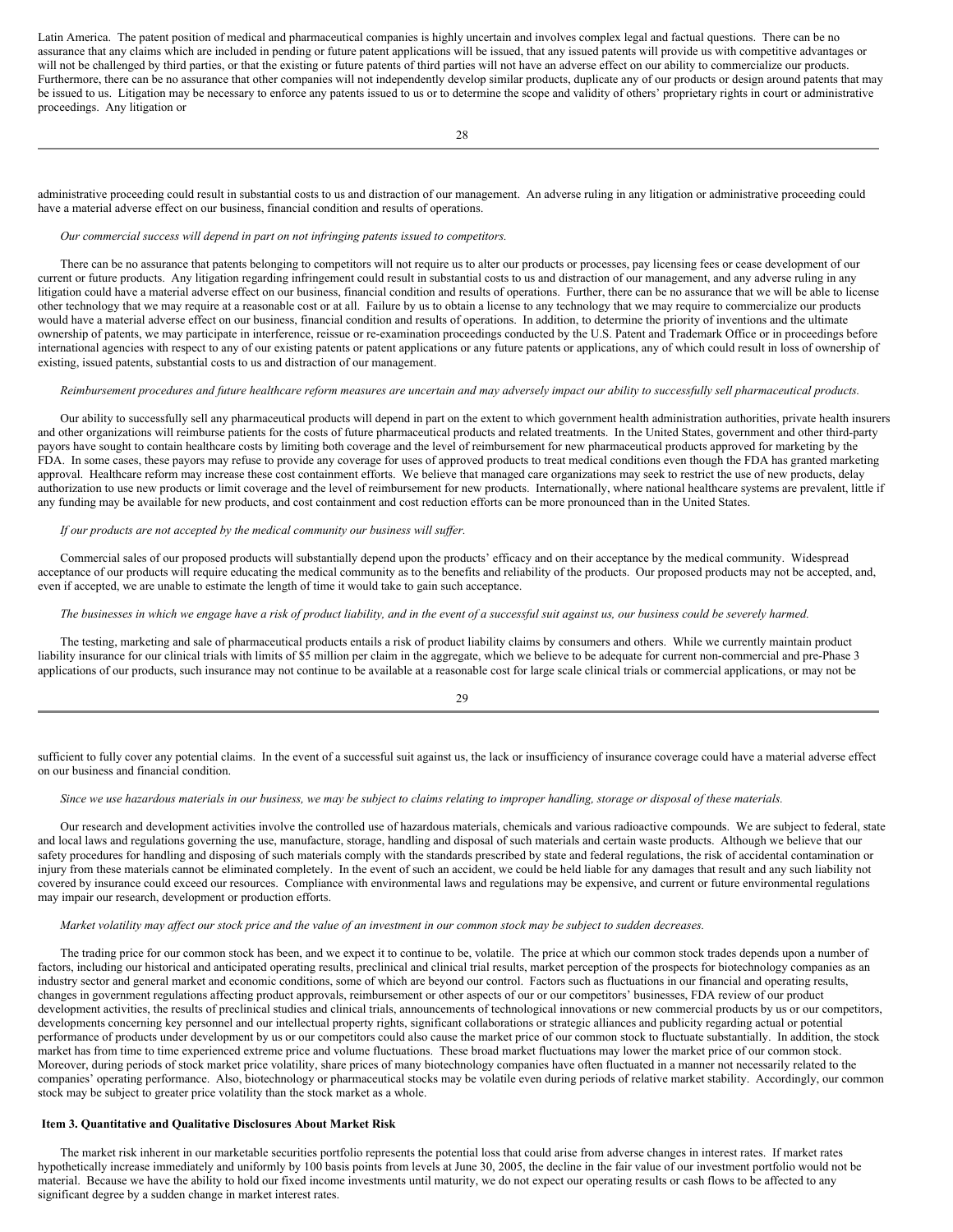#### <span id="page-14-0"></span>**Item 4. Controls and Procedures**

#### Evaluation of disclosure controls and procedures

An evaluation as of the end of the period covered by this report was carried out under the supervision and participation of management, including our Chief Executive Officer and Chief Financial Officer, of the effectiveness of the design and operation of our disclosure controls and procedures. Based upon the evaluation, our Chief Executive Officer and Chief Financial Officer concluded that our disclosure controls and procedures are effective in timely alerting them to material information required to be included in our periodic SEC filings. A controls system, no matter how well designed and operated, cannot provide absolute assurance that the objectives of the controls are met, and no evaluation of controls can provide absolute assurance that all controls and instances of fraud, if any, within a company have been detected.

#### Changes in internal control over financial reporting

We have not made any significant changes to our internal control over financial reporting (as defined in rule 13a-15(f) and 15d-15(f) under the Exchange Act) during the fiscal quarter ended June 30, 2005 that have materially affected, or are reasonably likely to materially affect, our internal control over financial reporting.

#### <span id="page-14-1"></span>**Part II. Other Information**

#### <span id="page-14-4"></span>**Items 1, 2, 3 and 5 are not applicable and have been omitted.**

#### <span id="page-14-2"></span>**Item 4. Submission of Matters to a Vote of Security Holders**

Our Annual Meeting of Stockholders was held on May 23, 2005. At the Annual Meeting, there were two matters submitted to a vote of security holders. Proxies were solicited pursuant to Regulation 14A of the Securities Exchange Act of 1934. There was no solicitation in opposition to management's nominees as listed in the proxy statement.

Each director nominated and all other proposals submitted to a vote passed and the voting outcome of each proposal was as follows:

1. Election of the following five (5) directors to serve until the next annual meeting of stockholders or until their successors are elected and have qualified to serve as directors:

| Nominee               | For          | Abstain |
|-----------------------|--------------|---------|
| Michelle Burris       | 17, 145, 738 | 122,234 |
| George W. Dunbar, Jr. | 16,652,490   | 615,482 |
| Robert E. Ivy         | 17, 146, 738 | 121.234 |
| Michael A. Martino    | 17, 146, 738 | 121.234 |
| Dwight Winstead       | 16.652.490   | 615.482 |

2. Ratification of Ernst & Young LLP as independent auditors of the Company for the fiscal year ending December 31, 2005:

| For: 17,246,673 | Against: 15,474 | Abstain: 5,825 |  |
|-----------------|-----------------|----------------|--|
|                 |                 |                |  |

#### **Item 6. Exhibits**

#### <span id="page-14-3"></span>**(a) Exhibits**

- 31.1 Certification of President and Chief Executive Officer pursuant to Rule 13a-14(a) or 15d-14(a).
- 31.2 Certification of Chief Financial Officer pursuant to Rule 13a-14(a) or 15d-14(a).
- 32.1 Certification of President and Chief Executive Officer pursuant to Rule 13a-14(b) or 15d-14(b).
- 32.2 Certification of Chief Financial Officer pursuant to Rule 13a-14(b) or 15d-14(b).

#### **SIGNATURES**

In accordance with the requirements of the Securities Exchange Act, the registrant caused this report to be signed on its behalf by the undersigned, thereunto duly authorized.

#### **SONUS PHARMACEUTICALS, INC.**

Date: August 9, 2005 By: /s/ Alan Fuhrman

Alan Fuhrman Senior Vice President, Chief Financial Officer (Principal Financial Officer)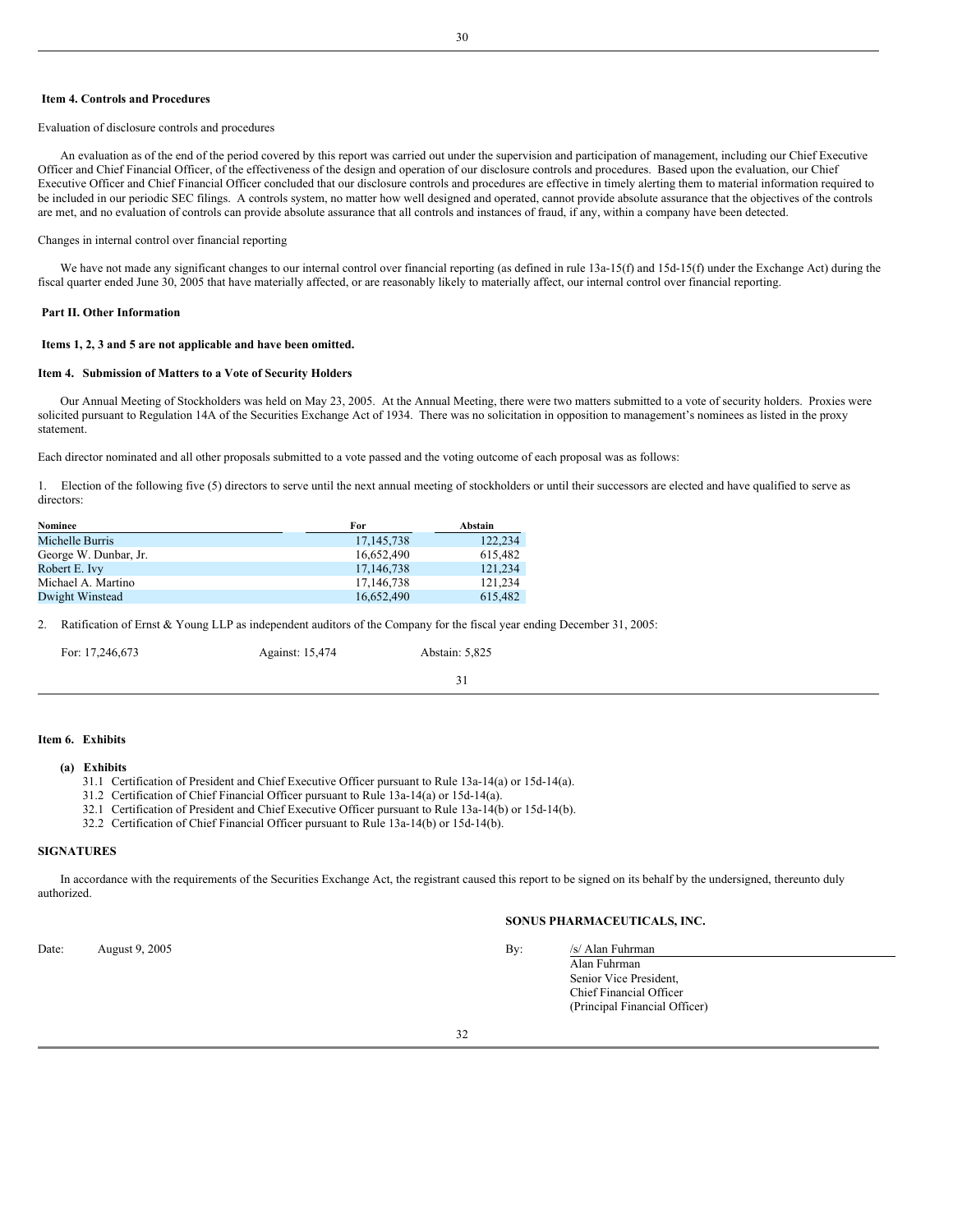#### **Certification Pursuant to Rule 13a-14(a) or Rule 15d-14(a) of the Securities Exchange Act of 1934**

I, Michael A. Martino, certify that:

- 1. I have reviewed this quarterly report on Form 10-Q of Sonus Pharmaceuticals, Inc.;
- 2. Based on my knowledge, this report does not contain any untrue statement of a material fact or omit to state a material fact necessary to make the statements made, in light of the circumstances under which such statements were made, not misleading with respect to the period covered by this report;
- 3. Based on my knowledge, the financial statements, and other financial information included in this report, fairly present in all material respects the financial condition, results of operations and cash flows of the registrant as of, and for, the periods presented in this report;
- 4. The registrant's other certifying officer and I are responsible for establishing and maintaining disclosure controls and procedures (as defined in Exchange Act Rules 13a-15(e) and 15d-15(e)) and internal control over financial reporting (as defined in Exchange Act Rules 13a-15(f) and 15d-15(f)) for the registrant and have:
	- (a) Designed such disclosure controls and procedures, or caused such disclosure controls and procedures to be designed under our supervision, to ensure that material information relating to the registrant, including its consolidated subsidiaries, is made known to us by others within those entities, particularly during the period in which this report is being prepared;
	- (b) Designed such internal control over financial reporting, or caused such internal control over financial reporting to be designed under our supervision, to provide reasonable assurance regarding the reliability of financial reporting and the preparation of financial statements for external purposes in accordance with generally accepted accounting principles;
	- (c) Evaluated the effectiveness of the registrant's disclosure controls and procedures and presented in this report our conclusions about the effectiveness of the disclosure controls and procedures, as of the end of the period covered by this report based on such evaluation; and
	- (d) Disclosed in this report any change in the registrant's internal control over financial reporting that occurred during the registrant's most recent fiscal quarter (the registrant's fourth fiscal quarter in the case of an annual report) that has materially affected, or is reasonably likely to materially affect, the registrant's internal control over financial reporting; and
- 5. The registrant's other certifying officer and I have disclosed, based on our most recent evaluation of internal control over financial reporting, to the registrant's auditors and the audit committee of the registrant's board of directors (or persons performing the equivalent functions):
	- (a) all significant deficiencies and material weaknesses in the design or operation of internal control over financial reporting which are reasonably likely to adversely affect the registrant's ability to record, process, summarize and report financial information; and
	- (b) any fraud, whether or not material, that involves management or other employees who have a significant role in the registrant's internal control over financial reporting.

Date: August 9, 2005

/s/ Michael A. Martino Michael A. Martino President and Chief Executive Officer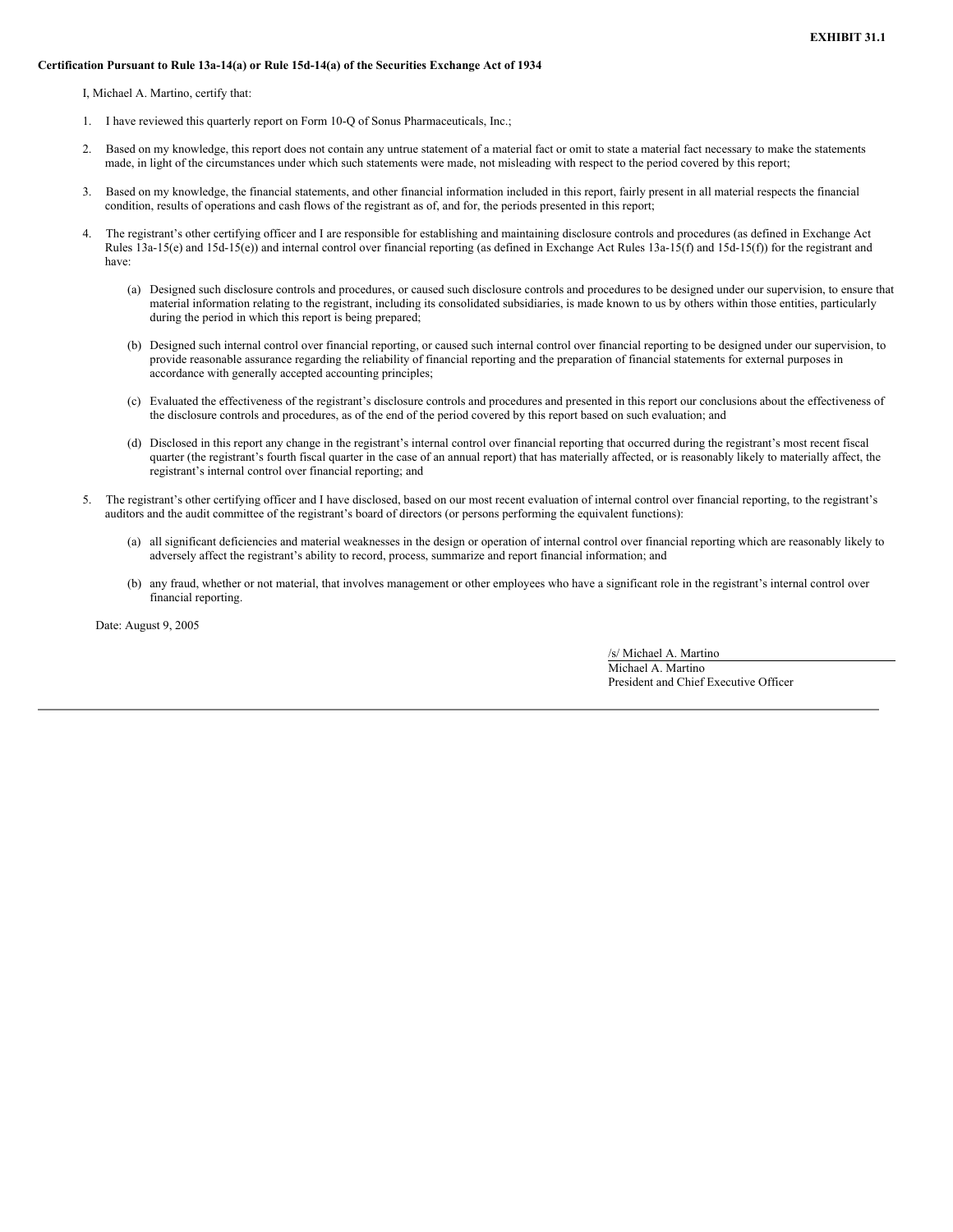#### **Certification Pursuant to Rule 13a-14(a) or Rule 15d-14(a) of the Securities Exchange Act of 1934**

I, Alan Fuhrman, certify that:

- 1. I have reviewed this quarterly report on Form 10-Q of Sonus Pharmaceuticals, Inc.;
- 2. Based on my knowledge, this report does not contain any untrue statement of a material fact or omit to state a material fact necessary to make the statements made, in light of the circumstances under which such statements were made, not misleading with respect to the period covered by this report;
- 3. Based on my knowledge, the financial statements, and other financial information included in this report, fairly present in all material respects the financial condition, results of operations and cash flows of the registrant as of, and for, the periods presented in this report;
- 4. The registrant's other certifying officer and I are responsible for establishing and maintaining disclosure controls and procedures (as defined in Exchange Act Rules 13a-15(e) and 15d-15(e)) and internal control over financial reporting (as defined in Exchange Act Rules 13a-15(f) and 15d-15(f)) for the registrant and have:
	- (a) Designed such disclosure controls and procedures, or caused such disclosure controls and procedures to be designed under our supervision, to ensure that material information relating to the registrant, including its consolidated subsidiaries, is made known to us by others within those entities, particularly during the period in which this report is being prepared;
	- (b) Designed such internal control over financial reporting, or caused such internal control over financial reporting to be designed under our supervision, to provide reasonable assurance regarding the reliability of financial reporting and the preparation of financial statements for external purposes in accordance with generally accepted accounting principles;
	- (c) Evaluated the effectiveness of the registrant's disclosure controls and procedures and presented in this report our conclusions about the effectiveness of the disclosure controls and procedures, as of the end of the period covered by this report based on such evaluation; and
	- (d) Disclosed in this report any change in the registrant's internal control over financial reporting that occurred during the registrant's most recent fiscal quarter (the registrant's fourth fiscal quarter in the case of an annual report) that has materially affected, or is reasonably likely to materially affect, the registrant's internal control over financial reporting; and
- 5. The registrant's other certifying officer and I have disclosed, based on our most recent evaluation of internal control over financial reporting, to the registrant's auditors and the audit committee of the registrant's board of directors (or persons performing the equivalent functions):
	- (a) all significant deficiencies and material weaknesses in the design or operation of internal control over financial reporting which are reasonably likely to adversely affect the registrant's ability to record, process, summarize and report financial information; and
	- (b) any fraud, whether or not material, that involves management or other employees who have a significant role in the registrant's internal control over financial reporting.

Date: August 9, 2005

/s/ Alan Fuhrman Alan Fuhrman

Senior Vice President and Chief Financial Officer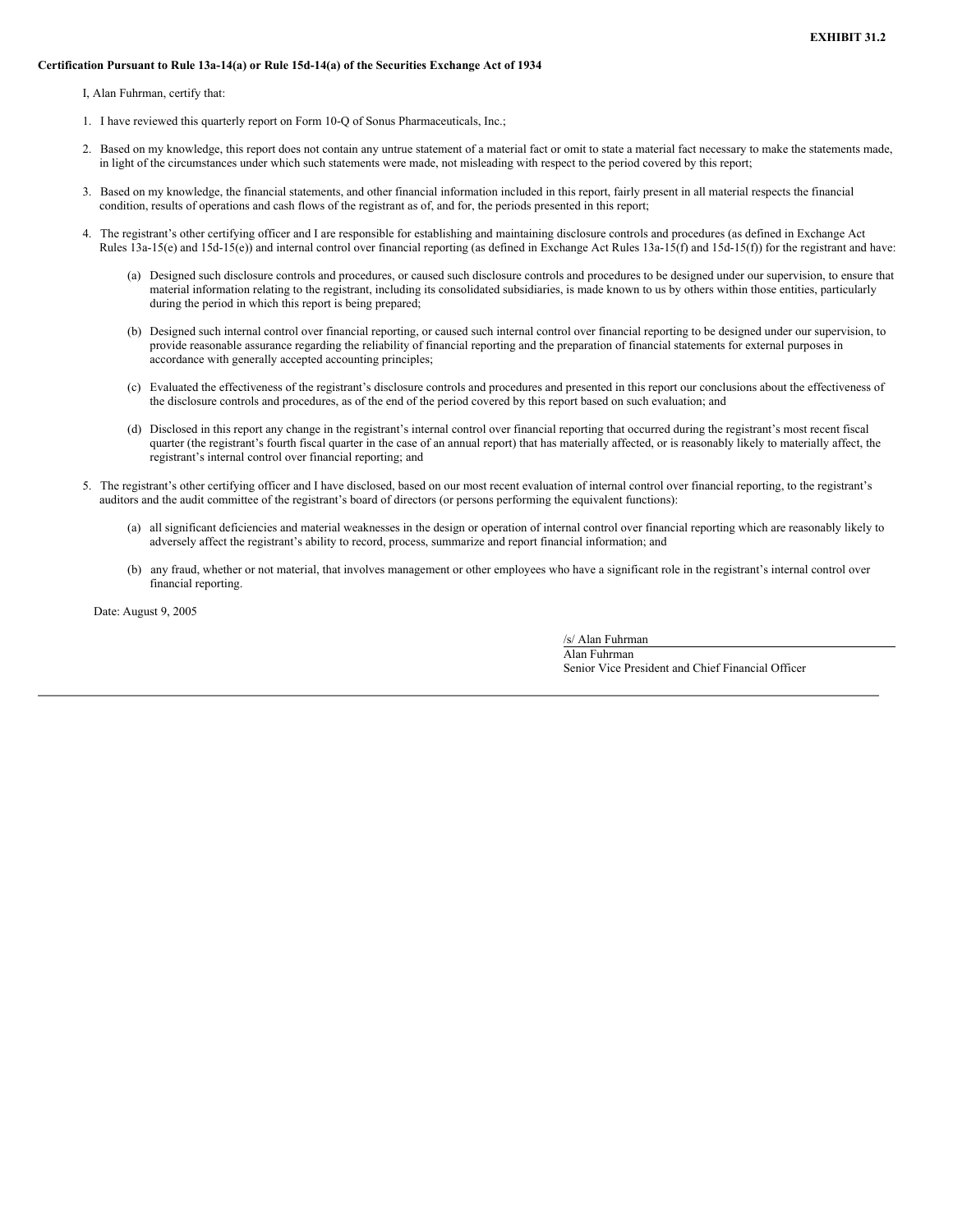#### Certification Pursuant to Rule 13a-14(b) or Rule 15d-14(b) of the Securities Exchange Act of 1934 and U.S.C. Section 1350

I, Michael A. Martino, President and Chief Executive Officer of Sonus Pharmaceuticals, Inc. (the "Company"), certify, pursuant to Rule 13a-14(b) or Rule 15d-14(b) of the Securities Exchange Act of 1934 and 18 U.S.C. Section 1350, that:

- (1) the Quarterly Report on Form 10-Q of the Company for the quarterly period ended June 30, 2005 (the "Report") fully complies with the requirements of Section 13(a) or 15(d) of the Securities Exchange Act of 1934 (15 U.S.C. 78m or 780(d)); and
- (2) the information contained in the Report fairly presents, in all material respects, the financial condition and results of operations of the Company.

Dated: August 9, 2005

/s/ Michael A. Martino Michael A. Martino President and Chief Executive Officer